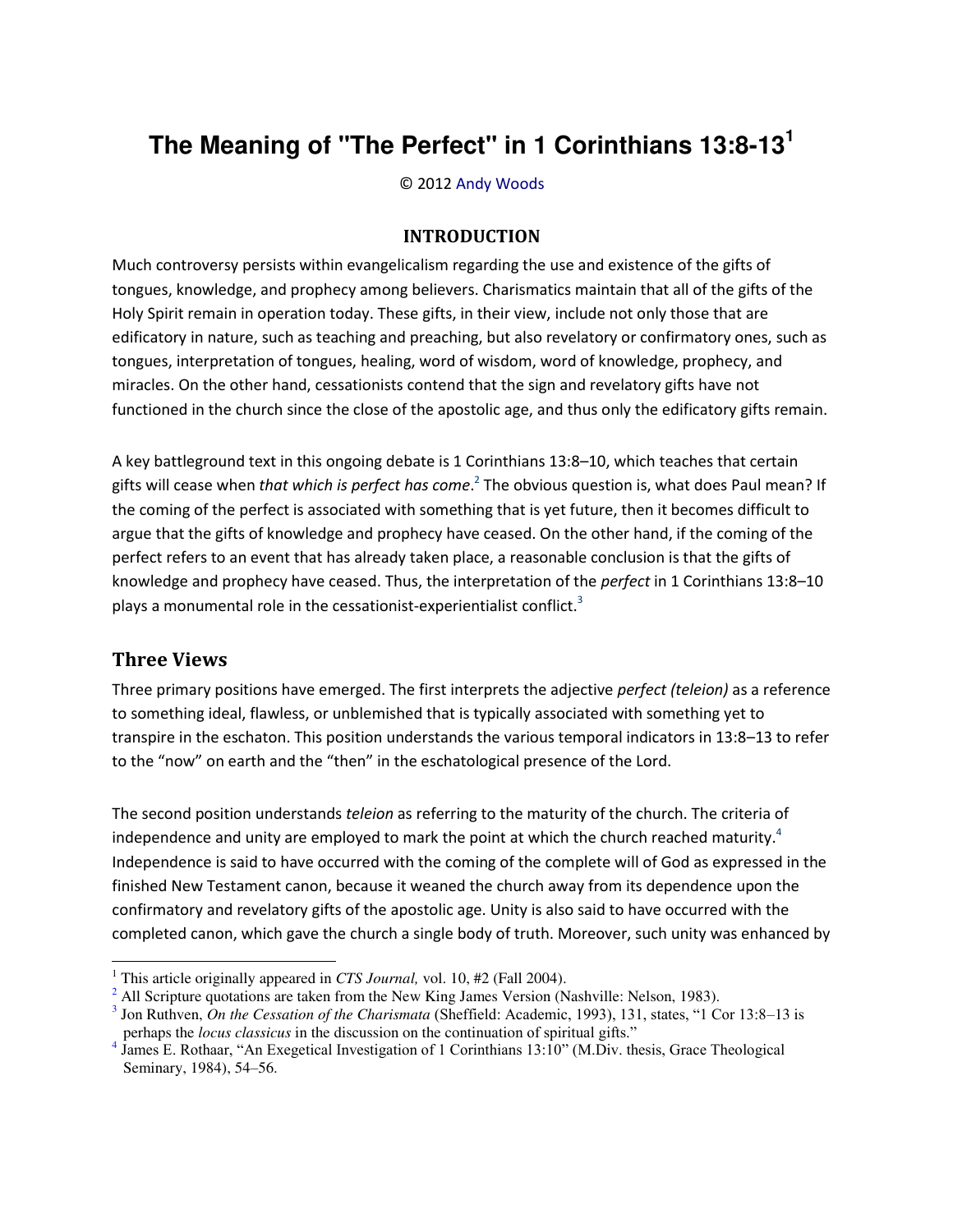the destruction of Jerusalem, and the Jewish Temple in A.D. 70, which allowed the church to separate completely from Judaism. This position understands the various temporal indicators in 13:8-13 to refer to the "now" of the church in its state of immaturity and to the "then" of the church in its state of maturity following the completion of the canon, the cessation of the revelatory and confirmatory gifts, the death of the apostles, and the events of A.D. 70.

The third position understands *teleion* as referring to something that completed what had already existed in part. This position typically holds that the finished New Testament canon completed the partial revelatory gifts spoken of in 1 Corinthians 13:8-12 and understands the various temporal indicators in vv. 8-13 to refer to the "now" of the apostolic (precanonical) era and the "then" of the post-apostolic (postcanonical) era.

Thus, ideal, maturity, and quantitative completeness are the three primary interpretations of teleion in 1 Corinthians 13:8-10. This article seeks to demonstrate that quantitative completeness is the best understanding of teleion and sees Paul as speaking of the completion of the New Testament canon. First, the arguments for understanding teleion as ideal and mature will be developed, and the weaknesses to these views will be exposed. Second, the case for understanding teleion as quantitative completeness will be presented. After the key arguments are enumerated, the typical objections against the view will be raised and rebutted.

# **Hard Times for View Three**

An investigation into the legitimacy of the canon view is warranted because it seems to have fallen on hard times in today's theological climate. In a recent work, Richard Gaffin builds his cessationist argument without finding cessationism taught in this passage.<sup>5</sup> In another chapter of the same book, Saucy goes so far as to praise Gaffin for doing so.<sup>6</sup> Elsewhere, Gaffin claims that 1 Corinthians 13:8-13 does not specify the time of the cessation of the sign gifts.<sup>7</sup> He also says that the view that 1 Corinthians 13:8-13 describes "the point at which the New Testament canon is completed cannot be made credible exegetically."<sup>8</sup> Yet, the canon view should not be so quickly dismissed, since this problem is smaller than those faced by other views.

# **Context of 1 Corinthians 13:8-10**

Before explaining the various interpretations of teleion in 1 Corinthians 13:8-10, consider briefly the overall context in which these verses are found. Divisions within the Corinthian assembly seem to be

<sup>&</sup>lt;sup>5</sup> Richard B. Gaffin, "A Cessationist View," in *Are Miraculous Gifts for Today? Four Views*, ed. Wayne A Grudem (Grand Rapids: Zondervan, 1996), 25-64.

 $6$  Robert L. Saucy, "An Open But Cautious View," in Are Miraculous Gifts for Today? Four Views, ed. Wayne A. Grudem (Grand Rapids: Zondervan, 1996), 65.

 $7$  Richard B. Gaffin, *Perspectives on Pentecost* (Philipsburg, NJ: Presbyterian and Reformed, 1979), 109-10.

 $8$  Ibid., 109.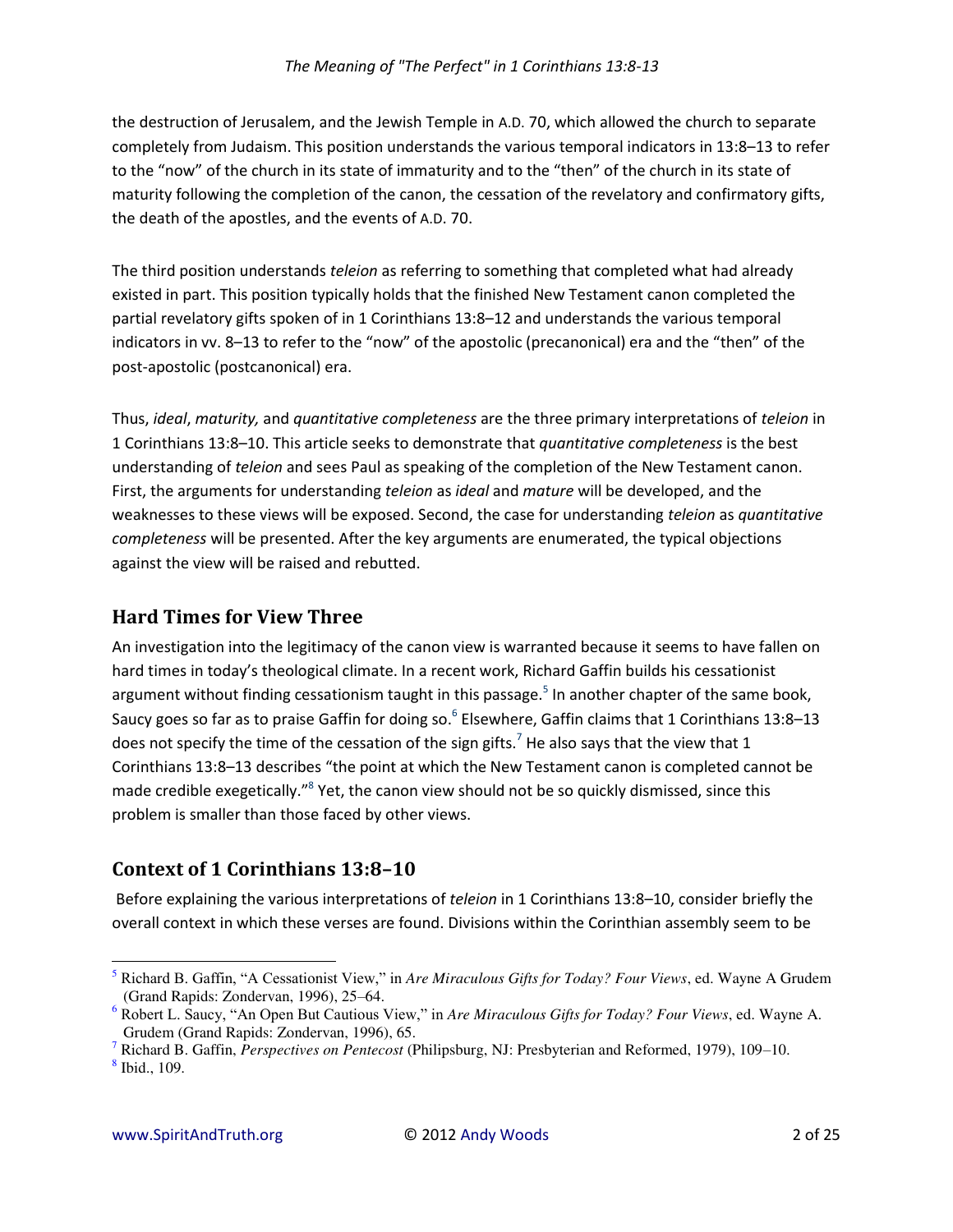#### *The Meaning of "The Perfect" in 1 Corinthians 13:8-13*

Paul's dominant concern throughout the letter (1 Corinthians 1–4). This theme continues in 1 Corinthians 12 and 14, where we learn that the Corinthians' misuse of gifts was fragmenting the assembly. Paul explains that in spite of the diversity of gifts, they all come from the same Lord (12:4– 11) and exist for the purpose of serving within the same body  $(12:12-31)$ . Because of the Corinthians' preoccupation with the gift of tongues, Paul develops in chapter 14 the thesis that the gifts with a greater capacity to edify, such as prophecy, should be pursued instead of the gift of tongues (1 Corinthians 14:1–22). He also lays down rules for using the revelatory gifts in the local church (1 Corinthians 14:23–31).

Sandwiched between the two chapters detailing the proper perspective on spiritual gifts (1 Corinthians 12 and 14) is chapter 13. Because of its vivid description of true love that can only be sourced in and generated by God, it has been appropriately labeled "the love chapter." Paul's purpose in including it between the two chapters on spiritual gifts is obvious. He desires that the gifts be exercised in an attitude of love rather than self-serving haughtiness that produced the divisions within the Corinthian assembly (1 Corinthians 4:6, 18). Experts divide 1 Corinthians 13 into the following three parts: verses 1-3 speak of "the necessity of love," verses 4-7 speak of "the nature of love," and verses 8-13 speak of "the endurance of love. $^{\prime\prime9}$ 

There can be no doubt that love is the dominant theme of the final paragraph (1 Corinthians 13:8–13), since both its very first and very last word is *love* (vv. 8, 13). The chapter's final paragraph seeks to encourage the Corinthians to pursue a permanent fruit of the Spirit—love—rather than the transitory gifts of the Spirit with which they had become preoccupied. Paul shows the eternality of love by developing two sets of contrasts. First, he contrasts the duration of love with the temporality of the revelatory gifts. He explains that, unlike love, the revelatory gifts will cease (vv. 8–10). He then illustrates the point (vv. 11–12) by describing the cessation of the revelatory gifts as a transition from immaturity to maturity (v. 11) and from limited sight to full sight (v. 12). Second, he contrasts the triad of faith, hope, and love that will exist until Christ's return (v. 13a) with love alone remaining afterward (v. 13b). In other words, because faith will be replaced by sight at the coming of Christ (2 Corinthians 5:7) and because hope will also be realized at Christ's coming (Romans 8:24), these virtues will not last beyond Christ's return.<sup>10</sup> However, because love never fails (v. 8a), it will last and thus is the greatest (v. 13b) of the three. $^{11}$ 

 $\overline{a}$ 

<sup>9</sup> Stanley D. Toussaint, "First Corinthians 13 and the Tongues Question," *BibSac* 120 (October–December 1963): 311.

 $10$  Rothaar, "An Exegetical Investigation of 1 Corinthians 13:10," 42, states, "This is not to say that after the rapture we will no longer have any faith or hope but rather that faith and hope as we have it today (faith that God will save us and hope that he will take us to himself) will be completed at that time. A different type of faith and hope will characterize us after glorification."

<sup>&</sup>lt;sup>11</sup> Robert L. Thomas, "Tongues . . . Will Cease," *JETS* 17 (Spring 1974): 84.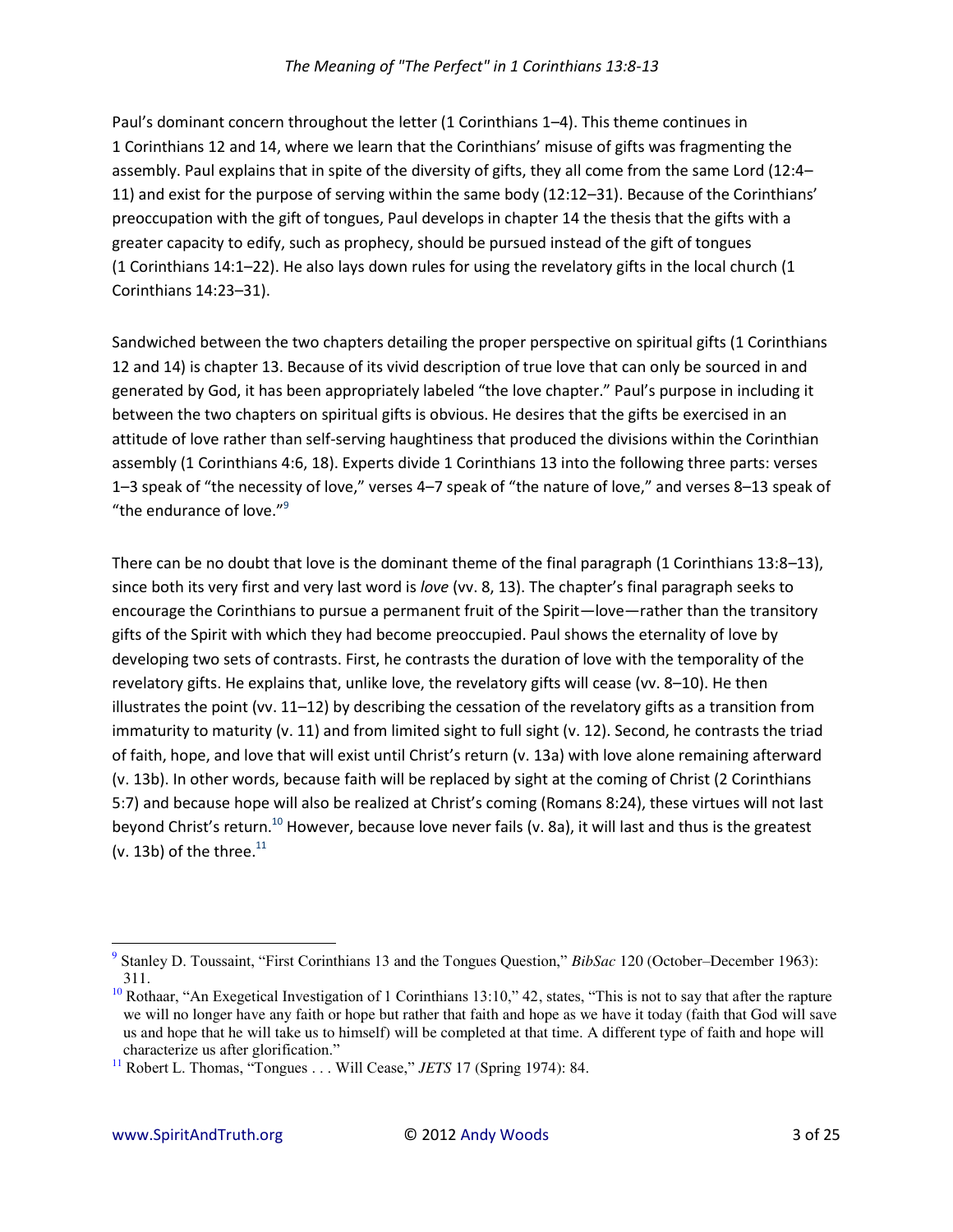## **IDEAL VIEW**

# **Description**

The ideal view interprets *teleion* in 1 Corinthians 13:10 as something ideal, unblemished, or flawless. In other words, the ideal view attaches a qualitative meaning to *teleion*. Thomas notes that the most common English dictionary definitions of the word *perfect* also render the word qualitatively. Therefore, such definitions of the word, when applied to 1 Corinthians 13:10, would include the following: "a. being entirely without fault or defect; b. corresponding to an ideal standard or abstract concept; c. the soundness and the excellence of every part, element, or quality of a thing frequently as an unattainable or theoretical state."<sup>12</sup> Adherents of this interpretation argue that the perfect refers to some ideal condition following the Parousia, when "partial knowledge conveyed by the word of knowledge will be replaced by perfect knowledge; partial insight into God's wisdom through prophecy will be replaced by a face to face audience with Christ."<sup>13</sup> Such a removal of present limitations will take place after the church has been taken away to be with the Lord. The list of advocates of this view includes Godet, Robertson and Plummer, Parry, and Bruce.<sup>14</sup>

## **Five Interpretations**

Within the rubric of understanding teleion as something ideal, flawless, or unblemished, at least five separate interpretations have emerged. Each view interprets teleion as referring to some distinct, significant eschatological event.<sup>15</sup> The first view maintains that the perfect arrives when the believer dies and is subsequently ushered into the presence of God.<sup>16</sup> The second identifies the coming of the perfect as the rapture of the church.<sup>17</sup> The third contends that the perfect arrives at Christ's second advent.<sup>18</sup> The fourth uses the general category "eschaton" to define the arrival of the perfect.<sup>19</sup>

 $12$  Robert L. Thomas, "A Revisit: An Exegetical Update," in The Master's Perspective on Difficult Passages, ed. Robert L. Thomas (Grand Rapids: Kregel, 1998), 210. Although Thomas is not an advocate of the ideal view, his comments are useful in gaining a better appreciation of what the view teaches.

<sup>&</sup>lt;sup>13</sup> Thomas, "Tongues . . . Will Cease," 83.

<sup>&</sup>lt;sup>14</sup> Frederic Louis Godet, *Commentary on First Corinthians* (Edinburgh: T. & T. Clark, 1898; reprint, Grand Rapids: Kregel, 1077), 680; Archibald Robertson and Alfred Plummer, A Critical and Exegetical Commentary on the First Epistles of St. Paul to the Corinthians, International Critical Commentary (New York: Charles Scribners Sons, 1911), 297; John Parry, The First Epistle of Paul the Apostle to the Corinthians, CGTSC (Colchester: Spottiswoode & Ballantyne, 1916; reprint, Cambridge: University Press, 1957), 145; F. F. Bruce, 1 and 2 Corinthians, NCB (Grand Rapids: Eerdmans, 1980), 128.

<sup>&</sup>lt;sup>15</sup> These views are enumerated in W. A. Criswell, ed., *The Believer's Study Bible* (Nashville: Nelson, 1991), 1639; F. David Farnell, "When Will the Gift of Prophecy Cease?" BibSac 150 (April-June 1993): 191-93.

<sup>&</sup>lt;sup>16</sup> Thomas R. Edgar, Miraculous Gifts: Are They for Today? (Neptune, NJ: Loizeaux, 1983), 333-44.

 $17$  Toussaint, "First Corinthians 13 and the Tongues Question," 312–14.

<sup>&</sup>lt;sup>18</sup> S. Lewis Johnson, "1 Corinthians," in *The Wycliffe Bible Commentary*, ed. Everett F. Harrison (Chicago: Moody, 1971), 633; Charles C. Ryrie, The Ryrie Study Bible (Chicago: Moody, 1978), 1744.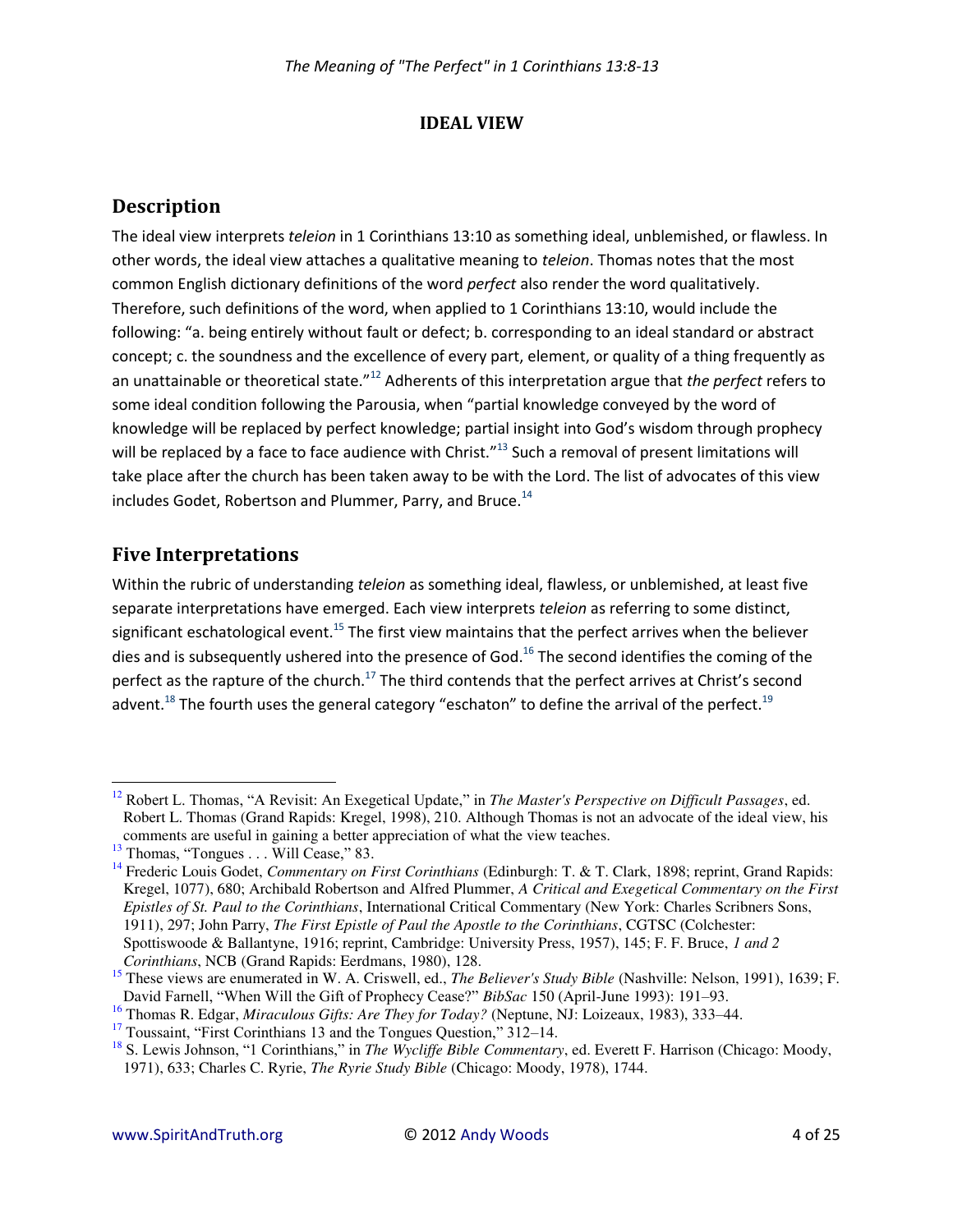The fifth identifies the eternal state as the arrival of the perfect.<sup>20</sup> No doubt, the face-to-face motif of 1 Corinthians 13:12, which is also used in Revelation 22:4 to depict the believer's unhindered relationship with God in the eternal state, has contributed to the popularity of this view.<sup>21</sup> Advocates of the eternal state view attempt to buttress their position by observing that the eternal state concept allows for the neuter form of "the perfect" that is found in 1 Corinthians 13:10. They also argue that the eternal state represents the most ideal time for the believers' limitations to be removed, since then believers will be directly "illuminated by the very glory of God Himself (Revelation 21:23)."22

# **Contextual Relationships**

How do those holding to the ideal view handle the two illustrations of 1 Corinthians 13:11-12? Lenski's comment on verse 11 is typical: "Paul compares his childhood with our present state and his manhood, which is so different from childhood and such an advance upon it, with our future state of glory."<sup>23</sup> Proponents of the ideal view also note that verse 12 further clarifies the time when the perfect comes. Grudem observes, "The word 'then' (Gk. tote) in verse 12 refers to the time 'when the perfect comes' in verse 10."<sup>24</sup> The phrase face to face of verse 12 coupled with the notion of knowing fully furnishes the weightiest evidence favoring the ideal view.<sup>25</sup>

Grudem contends that this phrase is used numerous times in the Old Testament in reference to seeing God. His examples include Genesis 32:20, Exodus 33:11, Deuteronomy 5:4, 34:10, Judges 6:22, Ezekiel 20:35.<sup>26</sup> Grudem concludes, "Such views [i.e., those that see the coming of the perfect at some time before Christ returns] all seem to break down at 1 Corinthians 13:12, where Paul implies that believers will see God 'face to face' 'when the perfect is come."<sup>27</sup> Face to face is commonly taken as a reference to seeing Christ subsequent to His coming.<sup>28</sup> It is contended that "'knowing fully' can only be a reference to the state of the believer in heaven after his glorification" because "no one this side of eternity has the capacity to know as God knows."<sup>29</sup> Toussaint sums up the sentiments of most

<sup>26</sup> Grudem, *Systematic Theology*, 1033, n. 24.

<sup>&</sup>lt;sup>19</sup> Gordon D. Fee, *The First Epistle to the Corinthians*, NICNT, ed. F. F. Bruce (Grand Rapids: Eerdmans, 1987), 645.

 $^{20}$  Leon Morris, *The First Epistle of Paul to the Corinthians*, TNTC (Grand Rapids: Eerdmans, 1958), 187; John F. MacArthur, Charismatic Chaos (Grand Rapids: Zondervan, 1992), 231.

<sup>&</sup>lt;sup>21</sup> Wayne Grudem, Systematic Theology (Grand Rapids: Zondervan, 1994), 1033.

 $^{22}$  John F. MacArthur, *1 Corinthians*, The MacArthur New Testament Commentary (Chicago: Moody, 1984), 366.

 $^{23}$  R. C. H. Lenski, The Interpretation of St. Paul's First and Second Epistles to the Corinthians (Minneapolis: Augsburg, 1963), 567.

<sup>&</sup>lt;sup>24</sup> Wavne Grudem, *Systematic Theology* (Grand Rapids: Zondervan, 1994), 1033.

<sup>&</sup>lt;sup>25</sup> Rothaar, "An Exegetical Investigation of 1 Corinthians 13:10," 6; Thomas, "Tongues . . . Will Cease," 83.

<sup>&</sup>lt;sup>27</sup> Wayne Grudem, *The Gift of Prophecy in the New Testament and Today*, rev. ed. (Wheaton, IL: Crossway, 2000),  $202 - 3.$ 

<sup>&</sup>lt;sup>28</sup> Rothaar, "An Exegetical Investigation of 1 Corinthians 13:10," 37.

 $29$  Ibid., 8.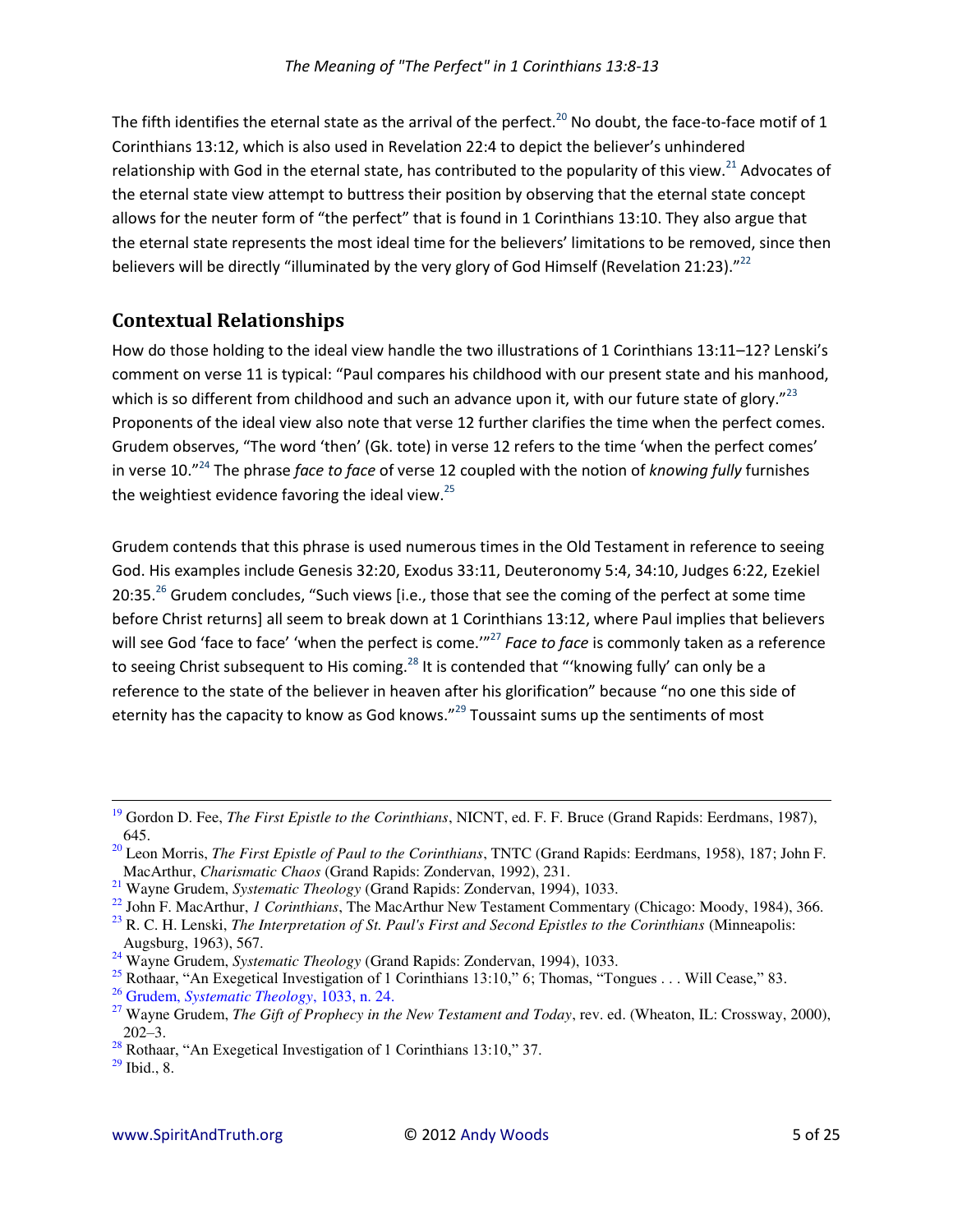commentators when he says, "Few would controvert the idea that verse twelve is anticipating the return of Christ for His own."30

## **Strengths**

The notion that teleion in 1 Corinthians 13:10 conveys something ideal to be manifested in the future has certain strengths. For example, this interpretation of teleion finds support in Greek literature. According to Thomas, "This meaning is illustrated in Plato in regard to his world of ideas and in other philosophical thought of the time prior to and simultaneous with the New Testament era."<sup>31</sup> At first glance, seeing face to face and knowing fully introduced in verse 12 seem to desribe the Parousia. Furthermore, various common translations of the Bible, such as the KJV and NASB, translate teleion along idealistic lines through the rendering "perfect." It is probably for reasons such as these that interpreting *teleion* as an ideal condition following the Parousia is the dominant opinion among commentators.<sup>32</sup>

## **Weaknesses**

The strengths of the ideal view are outweighed by its numerous weaknesses. First, Paul never uses teleios to refer to the type of perfection that is defined as the absence of all imperfection.<sup>33</sup> In fact, Paul usually uses teleios in reference to a grown man (1 Corinthians 4:26; 14:20; Philippians 3:15; Ephesians 4:13; Colossians 1:28). In Colossians 4:12, teleios means "mature" in the sense of being obedient to God. Another Pauline use of teleios is in Romans 12:2, where it carries the meaning "complete."34

Second, although Greek philosophers understood perfection qualitatively, such a meaning is lacking in the New Testament.<sup>35</sup> Utopian perfection was a philosophical rather than a New Testament concept.<sup>36</sup> In the New Testament, *teleios* simply means "having attained the end or purpose, complete, perfect."<sup>37</sup> When used of a person, teleios simply means being "full grown, mature, or adult."<sup>38</sup> Extra-biblical usage is not as persuasive as the New Testament usage for ascertaining the biblical meaning of a term. The fact that the ideal view must rely on extra-biblical uses of teleios demonstrates the scantiness of its supporting biblical evidence. Third, the New Testament never uses teleios for the various

 $30$  Toussaint, "First Corinthians 13 and the Tongues Question," 312.

 $31$  Thomas, "Tongues ... Will Cease," 83.

 $32$  Ibid.

<sup>&</sup>lt;sup>33</sup> Halle Gerhard Delling, "Teleios," in Theological Dictionary of the New Testament, ed. G. Kittel, trans. G.W. Bromiley (Grand Rapids: Eerdmans, 1972), 8:75-77.

<sup>&</sup>lt;sup>34</sup> Thomas, "A Revisit: An Exegetical Update," 210.

 $35$  Delling, 77.

 $36$  Ibid., 8:69-72.

 $37$  Walter Bauer, A Greek-English Lexicon of the New Testament and Other Early Christian Literature, rev. and ed. Frederick William Danker, 3d ed. (Chicago: University of Chicago Press, 2000), s.v. teleios.

 $^{\rm 38}$  Ibid.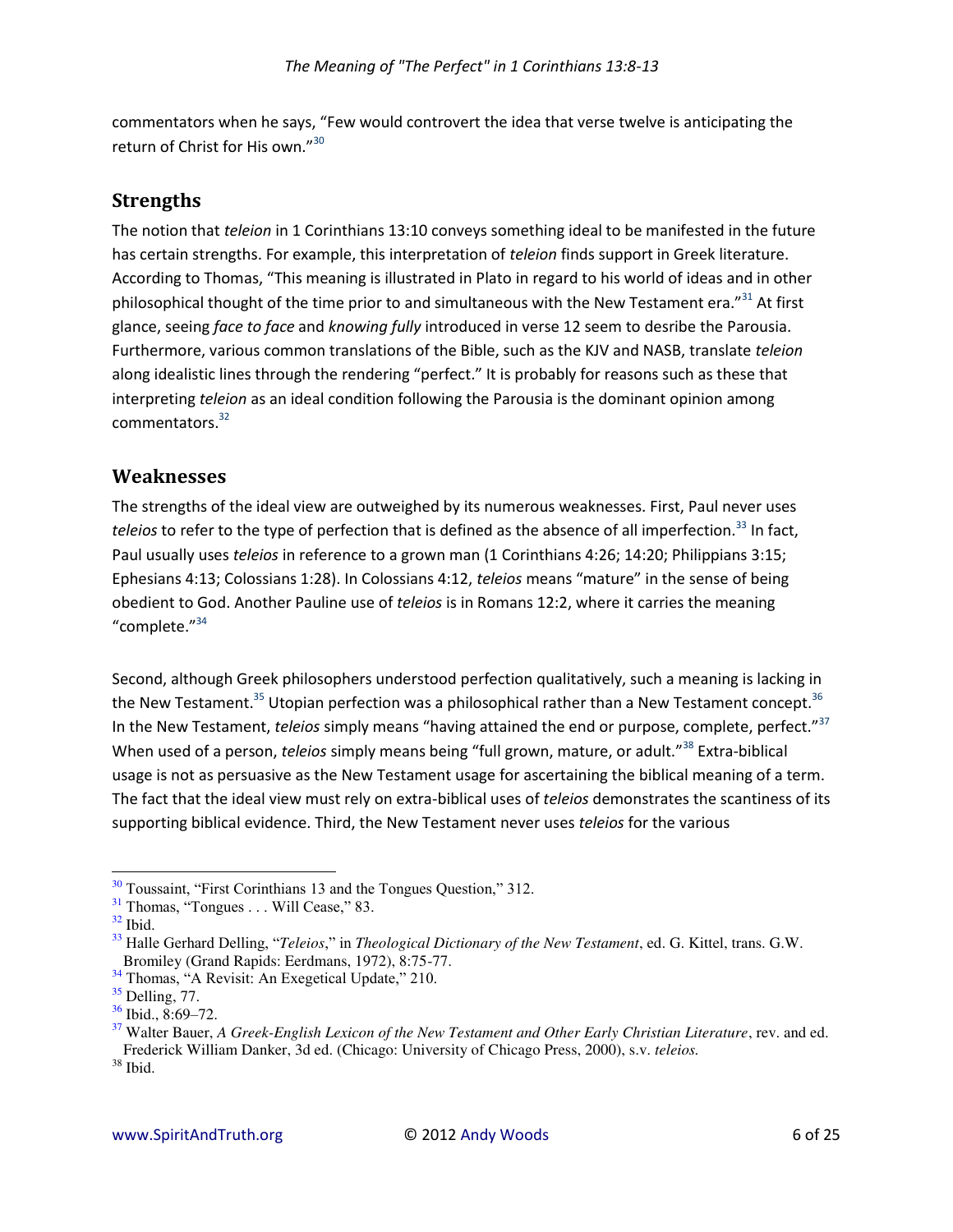eschatological events that ideal view advocates typically attach to the word. Gromacki observes that *teleios* never refers to the Second Coming, millennium, or the eternal state.<sup>39</sup>

Fourth, the ideal view fails to provide a suitable antithesis to the phrase *in part* (*ek merous*) found in 1 Corinthians 13:9–10. In these verses Paul contrasts *ek merous* with *to teleion. Ek merous* is a quantitative phrase. It denotes the gifts' partial nature rather than their imperfection in quality. Thus, rendering *teleion* in verse 10 as "ideal," "flawless," or "unblemished" does not provide an appropriate opposite to the quantitative phrase *ek merous*. It is appropriate to contrast two qualitative phrases or two quantitative phrases, but not a quantitative phrase with a qualitative phrase, as the ideal view does. Perhaps a better meaning of *teleion* "would be 'whole' or 'complete' as antithetical to *ek merous*.<sup>"40</sup> In other words, "in part" and "whole" are a superior fit than "in part" and "unblemished."

Fifth, to assert that *to teleion* in verse 10 refers to an ideal state is unnaturally to strain the illustration in verse 11, where Paul uses his own adulthood as a picture of the coming of to teleion. Yet Paul's use of his own current maturity hardly suggests flawlessness. Throughout his writings, Paul routinely draws attention to his own imperfections in his adult state. $41$  In fact, the very next verse (1 Corinthians 13:12) speaks of his present limitations and partial knowledge. In Philippians 3:12, he admits that he has not yet been perfected. Elsewhere, he calls himself the least of the apostles (1 Corinthians 15:9), the chief of sinners (1 Timothy 1:15), and less than the least of the saints (Ephesians 3:8). In Galatians 5:16, he describes a current battle taking place between the flesh and the sprit within him. Paul depicts a similar battle in Romans 7 and concludes the chapter by referring to himself as a wretched man (Romans 7:24).<sup>42</sup> Acts 23:3 records an example of Paul's immaturity as he threatens with divine retaliation the high priest who struck him. In sum, because Paul saw himself as being caught between the "already" of his initial soteriological benefits and the "not yet" of his future glorification, he recognized his own imperfections in his present adult state. Thus, it is difficult to conclude that Paul analogized his current state to the ideal state in 1 Corinthians 13:11.

Sixth, the ideal view depicts the church's transition from immaturity to maturity as something that takes place instantaneously at some eschatological event such as the rapture. Yet the analogy of 13:11

 $\overline{a}$ 

<sup>39</sup> Robert G. Gromacki, *The Modern Tongues Movement* (Philadelphia: Presbyterian and Reformed, 1977), 123. <sup>40</sup> Thomas, "A Revisit: An Exegetical Update," 210. See also Thomas, "Tongues . . . Will Cease," 83; Myron J.

Houghton, "A Reexamination of 1 Corinthians 13:8–13," *BibSac* 153 (July-September 1996): 350; Delling, 75. <sup>41</sup> Thomas, "Tongues . . . Will Cease," 85; idem, "A Revisit: An Exegetical Update," 213.

 $42$  Some argue that Paul was referring to himself as an unbeliever when he wrote these words. However, it must be remembered that in this passage he speaks of his inward delight in the law (Rom. 7:22), which can hardly characterize the unregenerate, because the unregenerate do not seek God (Rom. 3:11). Also, it would be unfitting for Paul to take up the subject of the unregenerate again in Rom. 7, since he has left that discussion behind in chapter 3 and moved on to discuss the believer's sanctification in chapters 6–8.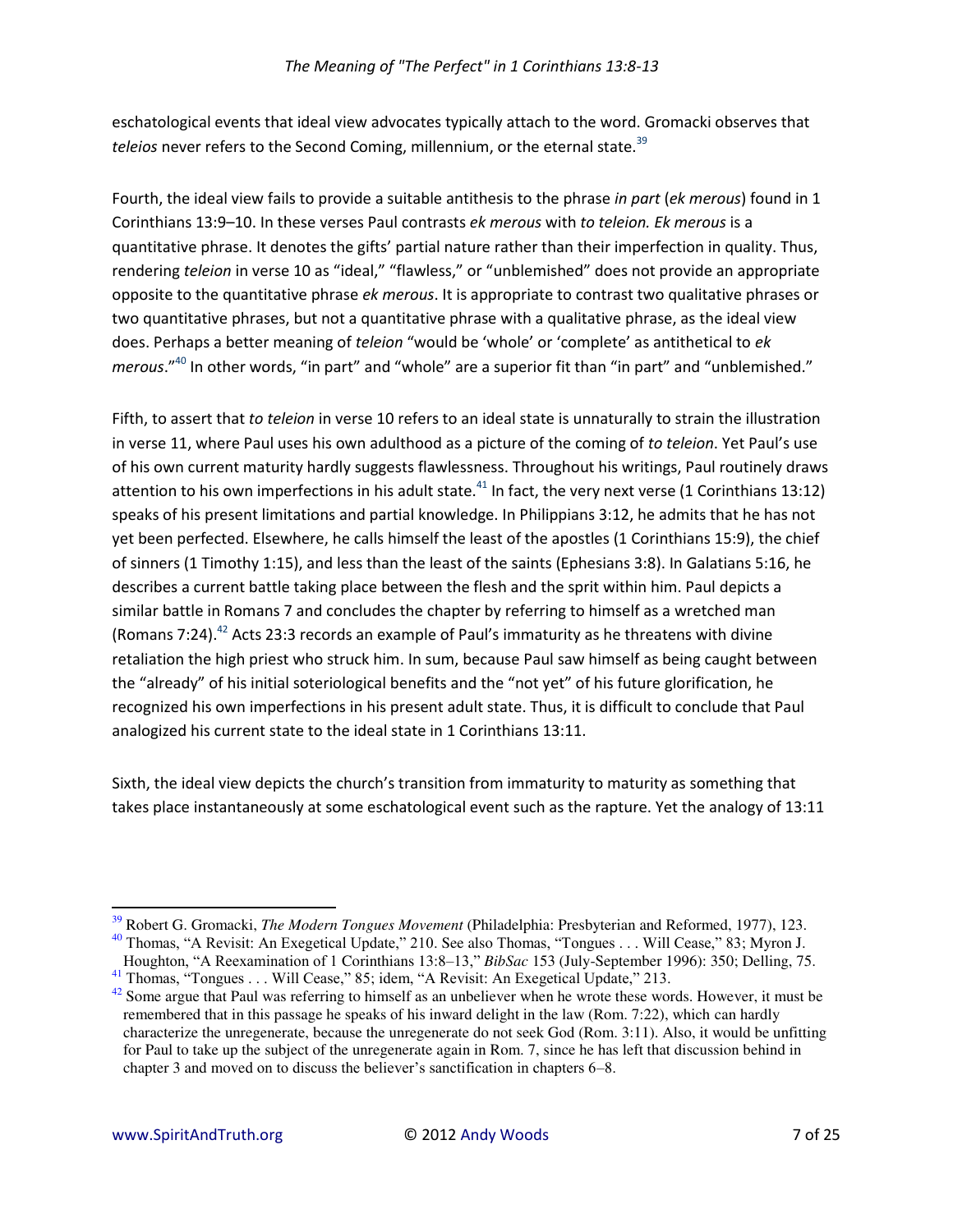seems to describe this transition as a gradual process.<sup>43</sup> At least two reasons can be cited for taking the passing of the partial things as a process extending over a period of time.

First, Paul uses the perfect tense of the word *gegona* rather than the aorist tense. On the one hand, the aorist tense communicates the idea "when I became a man, I put away childish things." On the other hand, the perfect tense communicates the idea of process: "when I have become a man, I put away childish things." This latter sense conveys the idea of a person looking back upon the process of doing away with immature behavior.<sup>44</sup> Second, everyday experience "tells us that maturity is a gradual process of putting away childish habits."<sup>45</sup> This notion of a gradual transition from immaturity to maturity is far more compatible with the canon and maturity views, which advocate the church's gradual weaning away from the apostolic revelatory gifts as the apostles died out and the New Testament canon was completed. The ideal view is incompatible with understanding maturity as a gradual process because it teaches an instantaneous transition from immaturity to maturity.

Seventh, defining teleion as the rapture or the Second Coming is problematic because teleion is a neuter adjective. Thus, it is unlikely to refers to the personal coming of Christ, which would require a masculine adjective.<sup>46</sup> A better description of Christ's personal coming would be the masculine "he who is perfect" rather than the neuter "that which is perfect." Eighth, defining teleion as the eternal state is also problematic. This view holds that the Christian will spend seven years with Christ in heaven following the rapture and a thousand years on the earth during His millennial reign following His second advent. Then, after the creation of the eternal state, the believer's limitations will be removed (Revelation 21-22). Yet, Scripture never implies that the Lord will take away the believer's restrictions to any greater degree in eternity than at their resurrection.<sup>47</sup> Another problem with the eternal state view is that it fails to consider the overall context of these verses which relates to the theme of the body of Christ (1 Corinthians 12–14). To have such a sudden transition away from this topic and to the topic of the eternal state is contextually problematic.<sup>48</sup>

Ninth, the ideal view creates an open canon that is normative throughout the church age. Dean explains, "When theologians mistakenly identify  $te/le$ i $\circ$  with the Second Coming of Christ, the perfection of heaven, the Rapture, or the Millennium, all the temporary gifts become normative for the entire Church Age."<sup>49</sup> Allowing the revelatory gifts of knowledge and prophecy described in 1

<sup>&</sup>lt;sup>43</sup> Farnell, "When Will the Gift of Prophecy Cease?" 193.

<sup>&</sup>lt;sup>44</sup> Charles R. Smith, "Biblical Conclusions Concerning Tongues" (Ph.D. diss., Grace Theological Seminary, 1970),

 $45$  Rothaar, "An Exegetical Investigation of 1 Corinthians 13:10," 36.

<sup>&</sup>lt;sup>46</sup> MacArthur, *1 Corinthians*, 365; Robert Dean, "Three Arguments for the Cessation of Tongues" (paper, Conservative Theological Society, Fort Worth, TX, 2002), 8.

<sup>&</sup>lt;sup>47</sup> Thomas L. Constable, "Notes on 1 Corinthians," 143,

http://www.soniclight.com/constable/notes/pdf/1corinthians.pdf (accessed November 24, 2003).

 $48$  Rothaar, "An Exegetical Investigation of 1 Corinthians 13:10," 46.

<sup>&</sup>lt;sup>49</sup> Dean, "Three Arguments for the Cessation of Tongues," 8.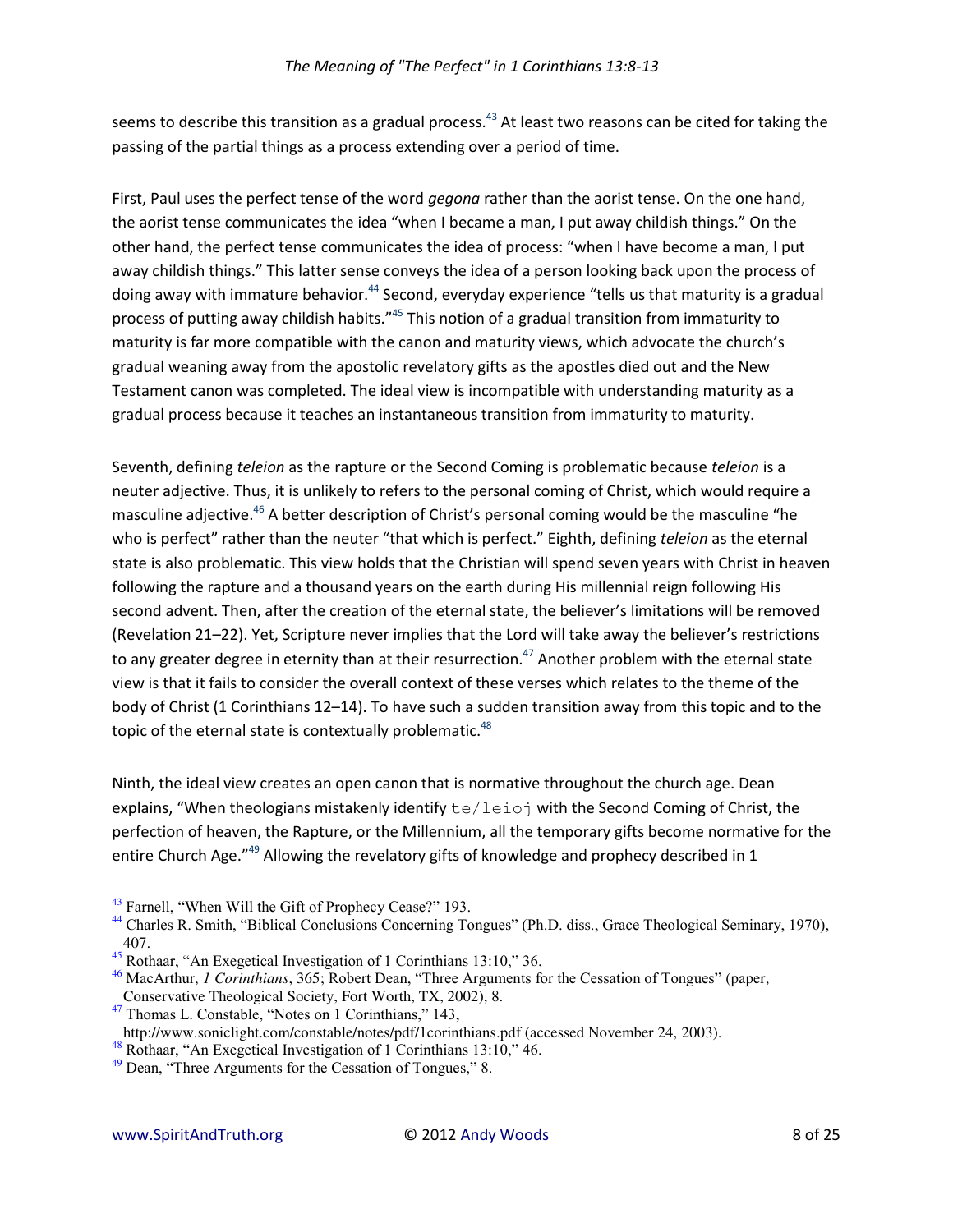Corinthians 12–14 to operate throughout the church age is doctrinally problematic because of the New Testament teaching that God's Word is completed (Jude 3; Revelation 22:18–19).<sup>50</sup> An open canon also has negative ramifications for the life of the church by diluting the authority of the apostles,  $51$  since it requires that the apostolic doctrine be continually augmented in accordance with the latest prophetic utterances.

An open canon also ushers in false doctrine. MacArthur provides a historical analysis documenting how the concept of additional revelations has given rise to heretical movements within the church.<sup>52</sup> Furthermore, an open canon negatively impacts the role of Bible exposition within the local church. Verse-by-verse teaching is typically neglected in churches that seek alleged new revelation. After all, why should a congregation devote itself to diligently studying antiquated Scripture when God is providing fresh insights today?

Finally, *knowing fully* and *face to face* in verse 12 can be interpreted as the completion of the New Testament canon. The validity of this interpretation will be developed in the final section of this article.

## **MATURITY VIEW**

## **Description**

This view defines *teleion* in 1 Corinthians 13:8–10 as the maturity of the church. Leading proponents of this position include Thomas,<sup>53</sup> Farnell,  $54$  Rothaar,  $55$  and Dillow.<sup>56</sup> Independence and unity are the two criteria used to delineate when the church reached maturity.<sup>57</sup> The completion of the New Testament canon gave the church a body of truth which enabled individual congregations to make decisions independently of the apostolic revelatory gifts. It also created unity by giving the church a central body of truth to rally around. This unity is said to have been enhanced by the church's final break with Judaism following the destruction of Jerusalem and the temple in A.D. 70. Unlike the canon view, the maturity view does not hold that the completion of the New Testament canon is the *teleion* of 1 Corinthians 13:10, but rather that the completed New Testament canon was the primary cause of the maturity of the church.<sup>58</sup>

 $\overline{a}$ 

<sup>50</sup> Rothaar, "An Exegetical Investigation of 1 Corinthians 13:10," 37–38, 45.

<sup>51</sup> Dean, "Three Arguments for the Cessation of Tongues," 5.

<sup>52</sup> MacArthur, Charismatic Chaos, 86–100.

<sup>53</sup> Thomas, "Tongues . . . Will Cease," 81–89; idem, "A Revisit: An Exegetical Update," 209–223.

<sup>54</sup> Farnell, "When Will the Gift of Prophecy Cease?" 191–95.

<sup>55</sup> Rothaar, "An Exegetical Investigation of 1 Corinthians 13:10," 51–62.

<sup>56</sup> Joseph Dillow, Speaking in Tongues (Grand Rapids: Zondervan, 1975), 127–33.

<sup>57</sup> Rothaar, "An Exegetical Investigation of 1 Corinthians 13:10," 54–56.

<sup>58</sup> Ibid., 62.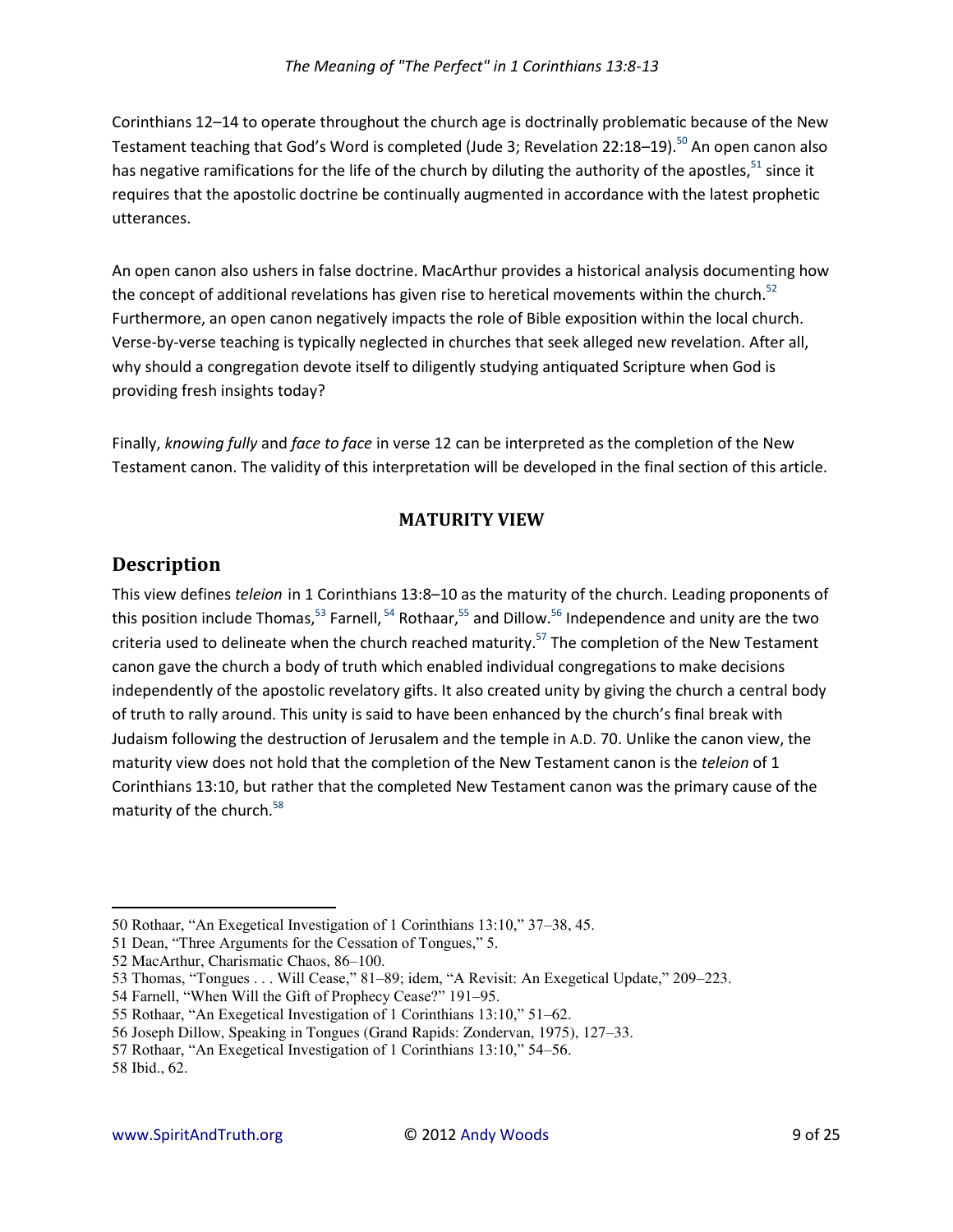# **Contextual Relationships**

As mentioned earlier, this position understands the various temporal indicators in 1 Corinthians 13:8– 13 to refer to the "now" of the church in its state of immaturity and the "then" of the church in its state of maturity following the completion of the canon, the cessation of the revelatory and confirmatory gifts, the death of the apostles, and the events of A.D. 70. Thomas nuances the maturity view through his handling of the two illustrations in 1 Corinthians 13:11–12. He believes that Paul foresaw, on the one hand, the possibility that the sign gifts would cease after the church reached maturity and, on the other, the possibility that Christ could come in his lifetime (1 Corinthians 15:51– 52; 1 Thessalonians 4:15–17), ushering the church into the presence of God. Paul did not know which event would transpire first. Thus, he presented the first option in verse 11 and the second in verse 12.<sup>59</sup>

Some maturity view advocates see the church as passing through three distinct stages of maturity. The church was in the first, or infancy, stage when Paul wrote 1 Corinthians. During this stage, which lasted until the close of the apostolic era, the church was dependent upon the apostolic revelatory gifts. The second, or relative maturity, stage is conveyed by the illustration of verse 11. During this stage, the church has the completed canon allowing her to enjoy independence (i.e., ability to make decisions without relying on the revelatory gifts) and unity. This stage takes place between the completion of the canon and the rapture. The third, or absolute maturity, stage is reflected in the illustration of 13:12. It takes place following the rapture, when the church is resurrected, glorified, and ushered into the presence of Christ. $^{60}$ 

# **Strengths**

The maturity position relies upon the following exegetical evidence for support. First, the illustration of 13:11 compares the journey from childhood to adulthood with the early church gradually doing away with the sign gifts.<sup>61</sup> Second, the theme of leaving immaturity and pressing on to maturity is dominant in 1 Corinthians as a whole, and particularly in 1 Corinthians 12–14, which is our immediate context. Third, *teleion* is often used in the New Testament to describe that which is mature.<sup>62</sup> According to McRay, "It is in this sense in which the word almost always occurs in the New Testament, i.e., with the meaning of maturity.<sup>163</sup> The other uses of *teleion* in 1 Corinthians have the same meaning as well (cf. 2:6; 14:20).

Fourth, in 1 Corinthians 13:10–11, *teleion* and *nēpios* (infant) are used in close proximity to one another. When these words are used in close proximity to one another elsewhere in the New

l <sup>59</sup> Robert L. Thomas, *Understanding Spiritual Gifts* (Chicago: Moody, 1978), 108; idem, "Tongues . . . Will Cease," 87–88; idem, "A Revisit: An Exegetical Update, 217–18.

<sup>60</sup> Rothaar, "An Exegetical Investigation of 1 Corinthians 13:10," 17–18.

<sup>61</sup> Toussaint, "First Corinthians 13 and the Tongues Question," 312.

<sup>62</sup> BAGD, s.v. *teleios.*

<sup>63</sup> John R. McRay, "To Teleion in 1 Corinthians 13:10," *ResQ* 14 (August 1971): 172.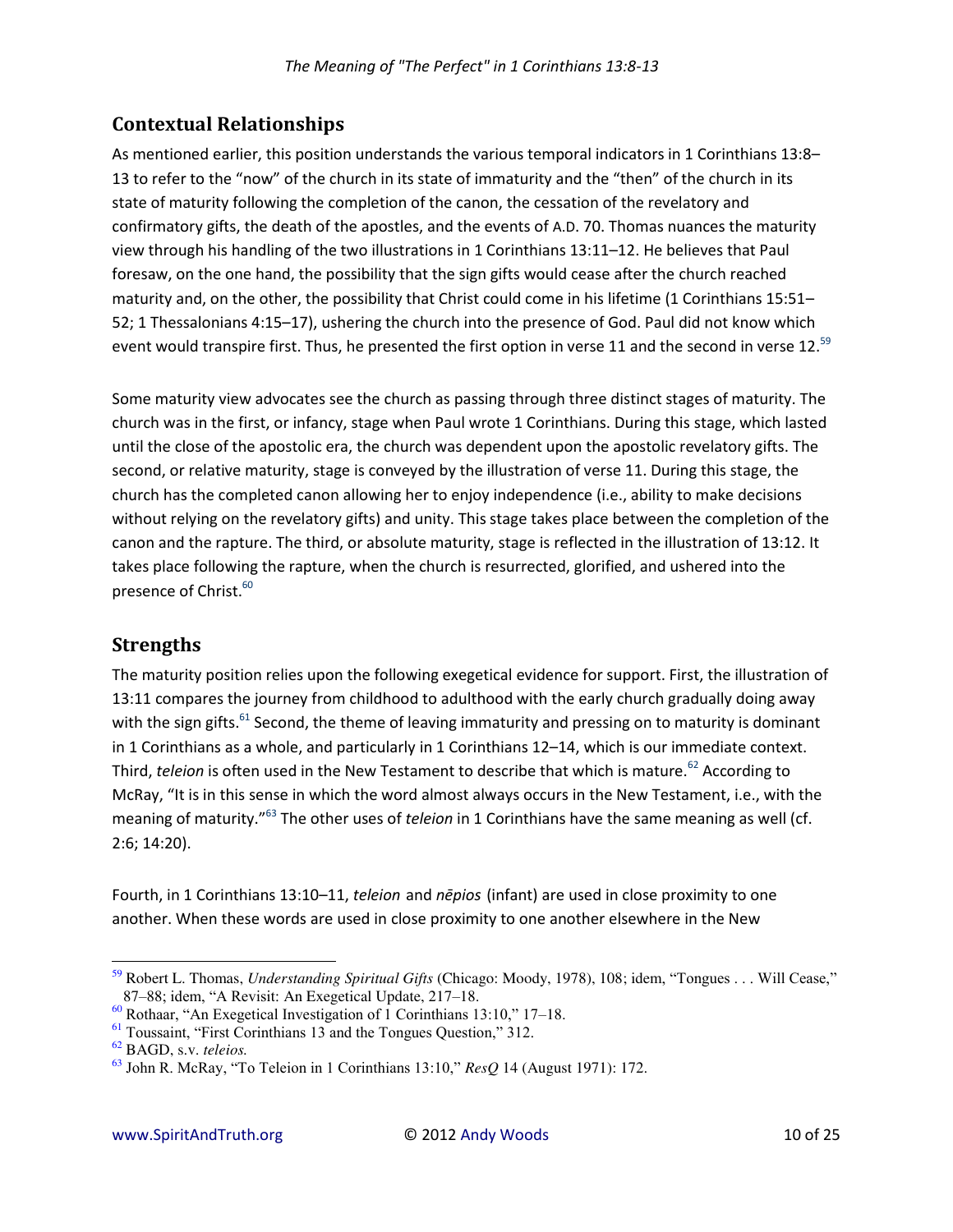Testament, *teleion* means "mature" in contrast to infancy. This pattern holds true in 1 Corinthians 2:6; 3:1; 14:20; Ephesians 3:13–14; and Hebrews 5:13–14, as well as in the writings of Philo<sup>64</sup> and Polybius.<sup>65</sup> Consistency dictates that the same pattern be also true in 1 Corinthians 13:10-11. Therefore, *teleion* should be rendered "mature" in 1 Corinthians 13:10 as well.<sup>66</sup>

Fifth, another method of discovering the meaning of *teleion* in 1 Corinthians 13:10 is to examine Paul's use of the same word in similar contexts.<sup>67</sup> A contextual similarity exists between 1 Corinthians 12-14 and Ephesians 4:1–16. Part of this similarity is due to the fact that Paul was living in Ephesus and working in the Ephesian church when he wrote 1 Corinthians.<sup>68</sup> Rothaar notes the following eighteen similarities between these two contexts.<sup>69</sup>

| <b>Similarity</b>                                                                | Eph 4:1-16  | 1 Cor 12-14                                          |
|----------------------------------------------------------------------------------|-------------|------------------------------------------------------|
| Holy Spirit producing oneness and distributing gifts                             | 4:4         | $12:3 - 13$                                          |
| Unity of the Trinity as the basis for unity among believers                      | $4:4-6$     | $12:4-6$                                             |
| God's sovereignty                                                                | 4:6         | 12:6                                                 |
| Individuals' use of gifts within the body                                        | 4:7,16      | $12:7 - 11$                                          |
| Gentiles united with Jews in Christ's body                                       | 2:11;3:1    | 12:13                                                |
| One baptism of the Holy Spirit                                                   | 4:5         | 12:13                                                |
| The Body of Christ compared with human body                                      | $4:12 - 16$ | $12:12 - 27$                                         |
| Depiction of the individual parts of Christ's body with the<br>noun <i>meros</i> | 4:16        | 12:27                                                |
| Gifts and their exercise within the church                                       | $4:7 - 11$  | $12:4 - 11, 28 -$<br>$31; 13:1-3, 8-$<br>13; 14:1-40 |
| God as responsible for appointing gifted men within the<br>church                | 4:11        | 12:28                                                |
| Comparison of nepios with teleios                                                | $4:13 - 14$ | $13:10 - 11$                                         |
| Comparison of growth of the church with the human<br>body                        | $4:13 - 16$ | 13:11                                                |
| Love and gifts in the growth process                                             | $4:15 - 16$ | 13                                                   |

 $\overline{a}$  $64$  Delling,  $68-69$ .

 $\frac{65}{65}$  Ibid., 76, n. 48.

<sup>66</sup> Lenski, *The Interpretation of St. Paul's First and Second Epistles to the Corinthians*, 566; Thomas, "A Revisit: An Exegetical Update," 212–13; idem, "Tongues . . . Will Cease," 86.

<sup>67</sup> McRay, "To Teleion in 1 Corinthians 13:10," 171.

<sup>68</sup> Thomas, "Tongues . . . Will Cease," 86–87.

 $69$  Rothaar, "An Exegetical Investigation of 1 Corinthians 13:10," 32–34. This chart represents a paraphrased summation of the parallels Rothaar draws between Ephesians 4:1-16 and 1 Corinthians 12–14.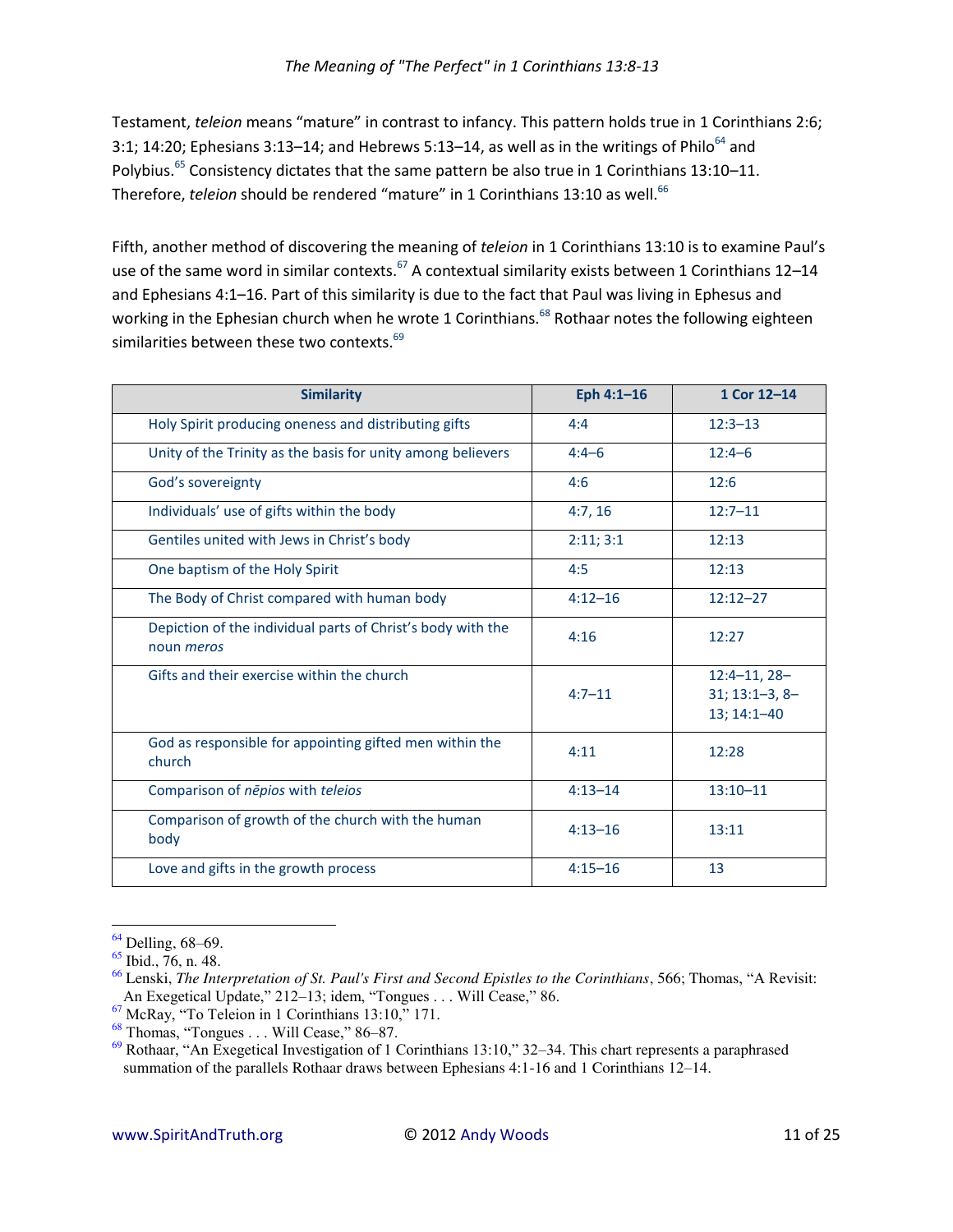| <b>Similarity</b>                                 | Eph $4:1-16$   | 1 Cor 12-14 |
|---------------------------------------------------|----------------|-------------|
| Growth to maturity in the Body of Christ          | $4:13 - 15$    | 13:11       |
| Love accompanied by faith and hope                | $4:4-5, 15-16$ | 13:13       |
| <b>Gifts for edification</b>                      | 4:12           | 14          |
| Disunity needing to be remedied                   | 4              | $12 - 14$   |
| Spiritual gifts described through the body figure | $4:11 - 16$    | $12 - 14$   |

Proponents of the maturity view contend that because of the obvious contextual similarity between Ephesians 4:1-16 and 1 Corinthians 12-14 and because teleion means "mature" in Ephesians 4:13, it must mean "mature" in 1 Corinthians  $13:10^{70}$ 

## **Weaknesses**

The exegetical strengths of the maturity view appear to be outweighed by its weaknesses. First, understanding teleion as "mature" does not provide a proper antithesis to "in part" (ek merous). While "mature" is a qualitative expression, "in part" is a quantitative expression. Maturity advocate Thomas concedes, "Admittedly this understanding of teleios is not immune to objection, most notably a disruption of the antithesis with ek merous. Pitting a quantitative idea against a qualitative one is quite unsatisfactory. $"^{71}$  Fee also observes this weakness:

The use of the substantive, "the perfect/complete," which sometimes can mean "mature," plus the ambiguity of the first analogy (childhood and adulthood) has led some to think that the contrast is between "immaturity" and "maturity." But that is unlikely, since Paul's contrasts have to do with the partial nature of the gifts, not with the immaturity of believers themselves.<sup>72</sup>

Because of this deficiency, advocates of the maturity view are forced to build their case by appealing to other contexts outside the immediate context of 1 Corinthians 13:8-10. This helps explain why they go to great lengths to define *teleios* from its other uses in 1 Corinthians, similar contexts such as Ephesians

 $\frac{70}{10}$  Thomas, "A Revisit: An Exegetical Update," 212–13; idem, "Tongues . . . Will Cease," 86–87.

 $71$  Ibid., 87.

<sup>&</sup>lt;sup>72</sup> Gordon D. Fee, *God's Empowering Presence* (Peabody, MA: Hendrickson, 1994), 207–8. Maturity advocates attempt to mitigate the damage done to their view by the necessity for contrasting a quantitative idea with a qualitative one. For example, Thomas, "Tongues . . . Will Cease," 83, contends that if Paul intended absolute symmetry with ek merous, he would have used the idiom ek pantos rather than to teleion. Similarly, Rothaar, "An Exegetical Investigation of 1 Corinthians 13:10," 52–53, argues that Greek culture also measured maturity quantitatively. However, the fact that Paul does not use language of complete symmetry does not mean that he intended no symmetry at all. Rothaar admits that the Greeks understood maturity not only quantitatively but also qualitatively (ibid., 53). Thomas, "Tongues . . . Will Cease," 83, similarly indicates that the Greek culture attached a qualitative meaning to *teleion*.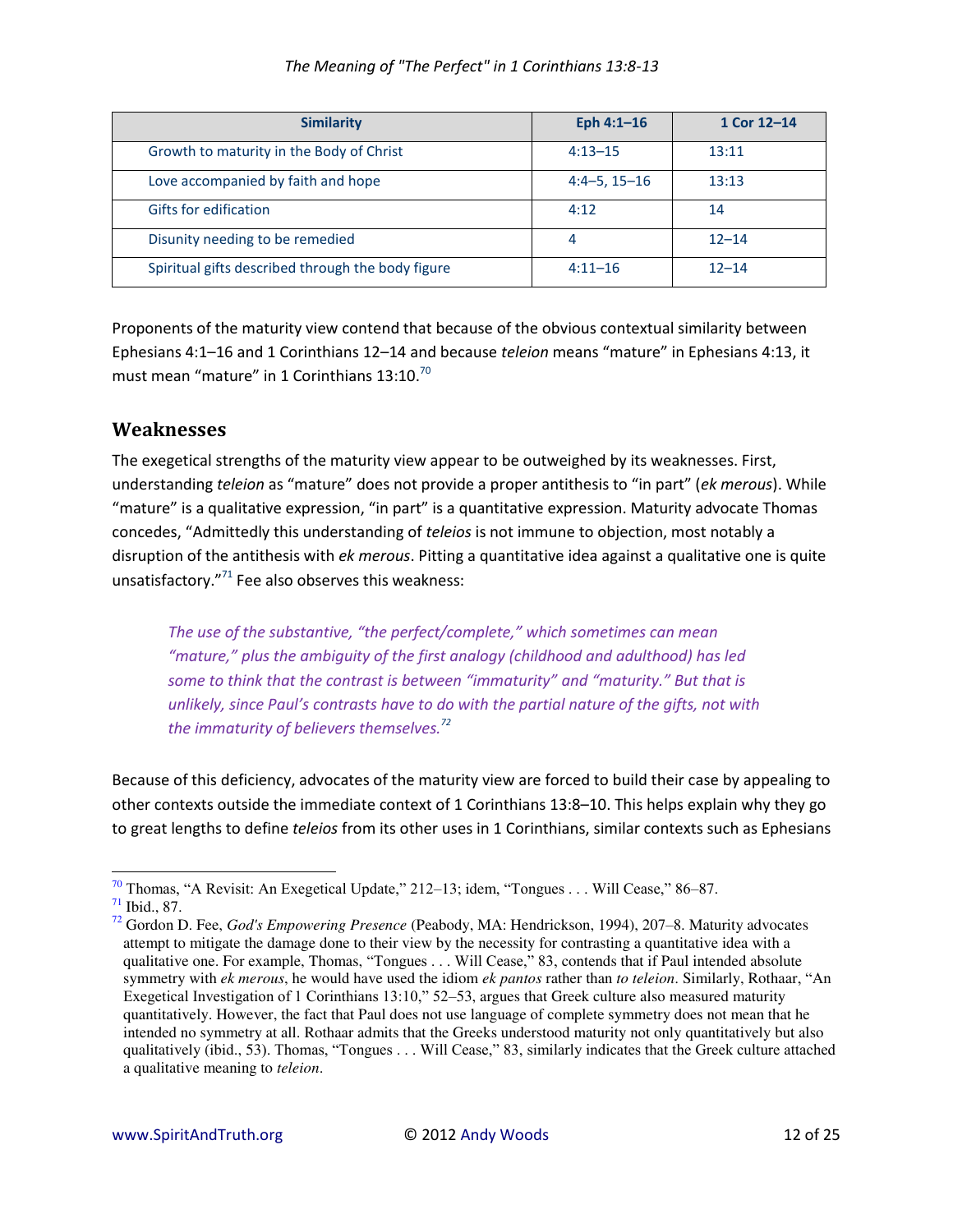4:1-16, the New Testament as a whole, and Greek literature. While maturity proponents are willing to appeal to numerous other contexts, they neglect the immediate context, where Paul is contrasting partial and complete revelation<sup>73</sup> rather than the maturity and immaturity of believers. Such an approach is exegetically fallacious because the meaning of a word should be determined by its own rather than some remote context.

Grudem, an advocate of the ideal view, highlights this deficiency in his response to Chantry's interpretation of teleion in 1 Corinthians 13:10 as mature. Grudem says:

Chantry's argument depends on the fact that elsewhere in 1 Corinthians the word here translated "perfect" (Gk. Teleios) is used to refer to human maturity (1 Cor 14:20, "in thinking be mature") or to maturity in the Christian life (as in 1 Cor. 2:6). Yet here again we must note that a word does not have to be used to refer to the same thing every time it is used in Scripture—in some cases teleios may refer to "mature" or "perfect" manhood, in other cases some other kind of "completeness" or "perfection."<sup>74</sup>

By assigning to teleios exactly the same meaning as it has in other contexts, advocates of the maturity view commit a common hermeneutical error known as illegitimate totality transfer. This error arises when the meaning of a word derived from various contexts is read into the same word in a foreign context.<sup>75</sup> Thomas responds to this objection by arguing that maturity is in the context of 1 Corinthians 13:8–12 because the illustration of verse 11 pertains to the maturity of the church.<sup>76</sup> However, Toussaint counters by observing, "the picture in verse 11 is not illustrating the church," but "it portrays the principle stated in verse 10." In other words, verse 11 is simply illustrating that "a better thing supersedes its predecessor."77

Second, the maturity proponents' handling of the illustrations in 1 Corinthians 13:11-12 is questionable. As previously stated, Thomas's view allows for understanding teleios as a reference to relative maturity in verse 11 and absolute maturity in verse 12. In his opinion, Paul enumerated both options because he did not know which would come first. Either the church would reach relative maturity at the close of the apostolic age (13:11) or Christ would return and usher the church into His presence, thus bringing it to a state of complete maturity (13:12). However, this interpretive scheme implies a harsh and abrupt break between verses 11 and 12. Such a break seems artificial and unnatural. $^{78}$ 

 $\frac{73}{12}$  The final section of this article will defend this interpretation.

<sup>&</sup>lt;sup>74</sup> Grudem, *Systematic Theology*, 1036.

<sup>&</sup>lt;sup>75</sup> James Barr, *The Semantics of Biblical Language* (London: Oxford University Press, 1961), 217–18.

 $\frac{76}{10}$  Thomas, "A Revisit: An Exegetical Update," 215.

 $\frac{77}{10}$  Toussaint, "First Corinthians 13 and the Tongues Question," 313.

 $\frac{78}{18}$  Rothaar, "An Exegetical Investigation of 1 Corinthians 13:10," 49–50.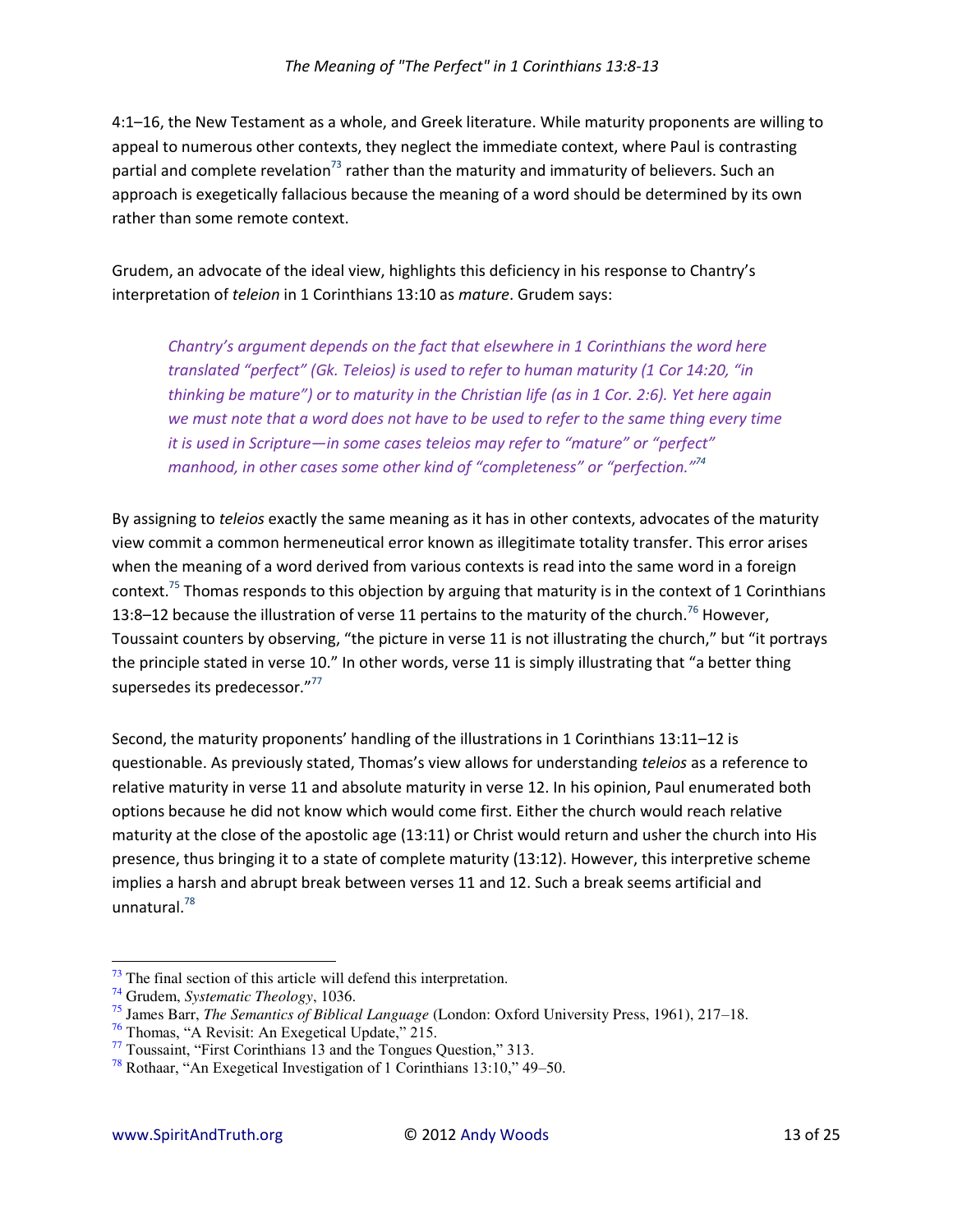Third, the criteria that the maturity proponents use to mark the point at which the church allegedly reached maturity seem subjective. Grudem expresses frustration with the arbitrary nature of what constitutes maturity when he says, "no verse in this section mentions anything about . . . the 'maturity' of the church (whatever that means—is the church really mature today?). $^{79}$  It appears that the maturity advocates have arbitrarily selected certain criteria in order to argue that the church reached maturity back in the first century but have ignored other criteria.

One criterion used by Rothaar is unity.<sup>80</sup> He feels this unity was achieved with the completion of the New Testament canon, which gave the church a central body of truth to rally around, and the church's final break with Judaism in A.D. 70. However, Paul also included freedom from factions and partisanship in his definition of unity (1 Corinthians 1:11–13; 3:22). Yet divisions persist in the church today. Paul also included no longer being *tossed to and fro and carried about with every wind of doctrine* as part of his definition of maturity (Ephesians 4:13–14). Yet such shallowness and gullibility are common in the church today. Thus, as the criteria are broadened to reflect more of a complete Pauline understanding of maturity, it becomes increasingly difficult to argue that the church reached maturity in the first century.

One only has to compare Rothaar's criteria for maturity with Thomas's in order to demonstrate the arbitrary basis for the selection of such criteria. While Thomas's criteria revolve around the closing of the canon, $81$  Rothaar includes the events of A.D. 70 in his definition of maturity because they supposedly represent the time when the church became an entity separate from Judaism.<sup>82</sup> However, it is hardly a foregone conclusion among scholars that the events surrounding A.D. 70 resulted in a permanent rift between Christianity and Judaism. According to Fruchtenbaum, Jewish Christians continued to live among the Jews following the events of A.D. 70. The permanent rift between Judaism and Christianity did not begin until the 90s and did not reach its final form until Bar Cochba's revolt in A.D. 135.<sup>83</sup> Thus, Rothaar could have just as easily selected A.D. 135 as the point of maturation. Should the church's point of maturity be considered contemporaneous with the end of the apostolic revelatory gifts and the completed New Testament canon or should it also include the events of A.D. 70? Should A.D. 70 or A.D. 135 be used to mark the point at which the church matured? The subjective and arbitrary standard used to define the church's maturation point is amply illustrated by the different ways that maturity advocates answer these questions.

l

<sup>79</sup> Grudem, *Systematic Theology*, 1038.

<sup>80</sup> Rothaar, "An Exegetical Investigation of 1 Corinthians 13:10," 54–56.

<sup>81</sup> Thomas, "Tongues . . . Will Cease," 88.

<sup>82</sup> Rothaar, "An Exegetical Investigation of 1 Corinthians 13:10," 58–59.

<sup>83</sup> Arnold G. Fruchtenbaum, *Hebrew Christianity: Its Theology, History, & Philosophy* (Washington, DC: Canon, 1974), 41–44.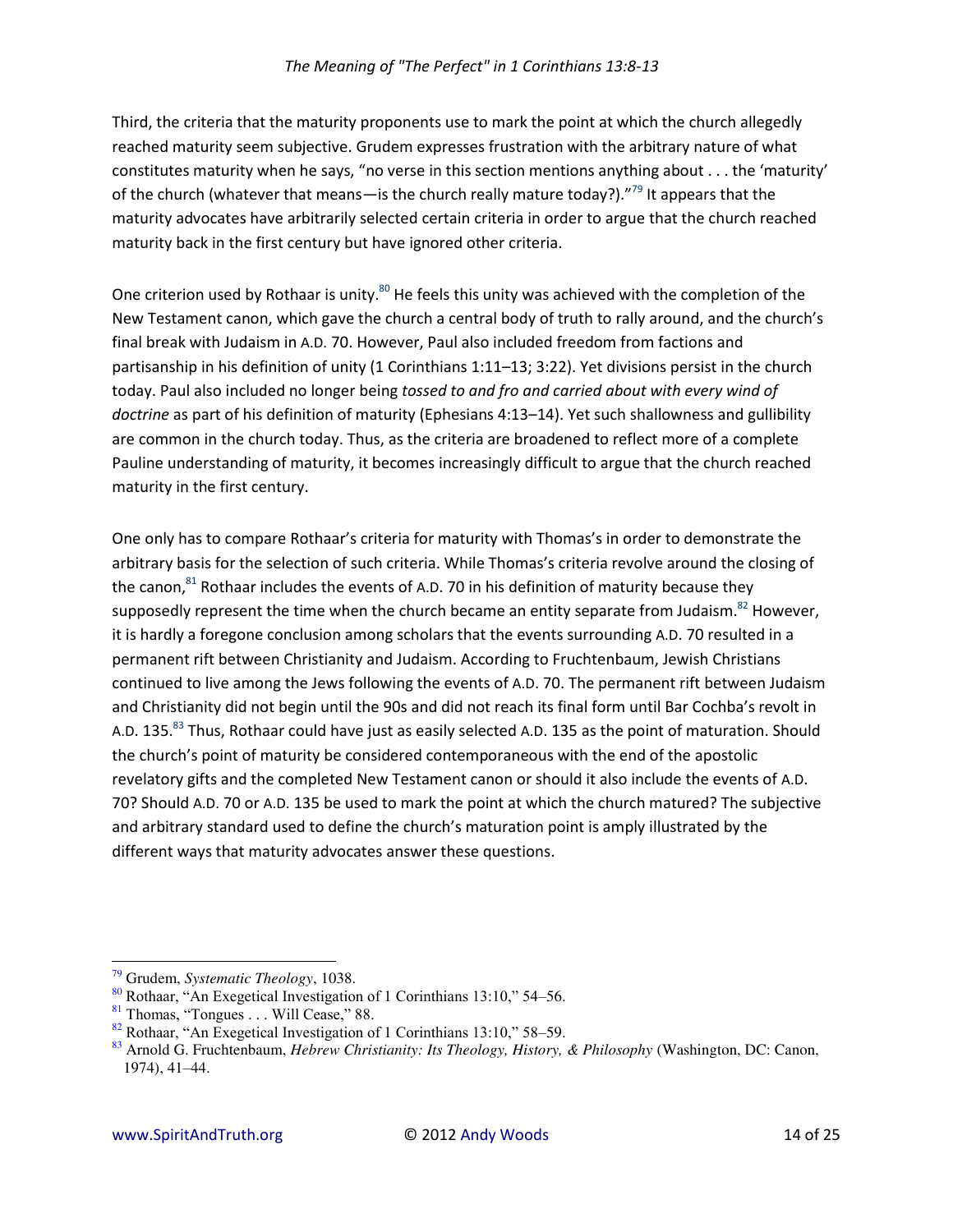## **QUANTITATIVE COMPLETENESS VIEW**

# **Description**

The quantitative completeness view understands *teleion* as completion of something that already exists in part. Unlike the previous two views, this view attaches a quantitative rather than qualitative meaning to *teleion*. Proponents of this position typically hold that the New Testament canon completes the partial revelation and revelatory gifts that are mentioned in 1 Corinthians 13:8–12. This position also understands the various temporal indicators in 1 Corinthians 13:8–13 to refer to the "now" of the apostolic age (precanonical period) and the "then" of the postapostolic age (postcanonical period). A number of modern commentators hold this position, including Unger,  $84$  Dean,  $85$  Houghton,  $86$  Gentry,  $87$ and Vine.<sup>88</sup>

# **Three Vital Points**

The following three points are vital to understanding the *quantitative completeness,* or canon, view. The first is that the partial gifts of knowledge, tongues, and prophecy spoken of in 1 Corinthians 13:8– 12 are revelatory gifts. During the time when Paul wrote 1 Corinthians, the church was without the benefit of the completed New Testament canon, and thus without a body of truth to base its decisions upon. Therefore, divine guidance was provided through the vehicle of the revelatory gifts of prophecy, knowledge, and tongues.

Prophecy's character is revelatory.<sup>89</sup> The gift of prophecy is based upon the Old Testament understanding of a prophet as one who received direct revelation from God (Deuteronomy 18:18). Peter surely understood the function of an Old Testament prophet in revelatory terms (2 Peter 1:20– 21), and so did Paul. In Ephesians 3:5, he explains that the New Testament prophets revealed the mystery of the church. In 1 Corinthians 14:29–30, he emphasizes the revelatory function of prophecy by indicating that when a prophet is speaking, others are to judge what he says. The revelatory character of prophecy can also be seen in the divine messages revealed by the prophet Agabus (Acts 11:28; 21:10-11). 90

 $\overline{a}$ <sup>84</sup> Merrill F. Unger, *New Testament Teaching on Tongues* (Grand Rapids: Kregel, 1971), 95.

<sup>85</sup> Dean, "Three Arguments for the Cessation of Tongues, " 1–16.

<sup>86</sup> Houghton, "A Reexamination of 1 Corinthians 13:8–13," 344–56.

<sup>87</sup> Kenneth L. Gentry, *The Charismatic Gift of Prophecy: A Reformed Response to Wayne Grudem*, 2d ed. (Memphis: Footstool, 1989), 51–60.

<sup>88</sup> W. E. Vine, *1 Corinthians* (London: Oliphants, 1951), 184.

<sup>89</sup> Rothaar, "An Exegetical Investigation of 1 Corinthians 13:10," 26–28.

<sup>90</sup> James L. Boyer, "The Office of the Prophet in New Testament Times," *Grace Journal* 1 (Spring 1960): 18; Gaffin, *Perspectives on Pentecost*, 59.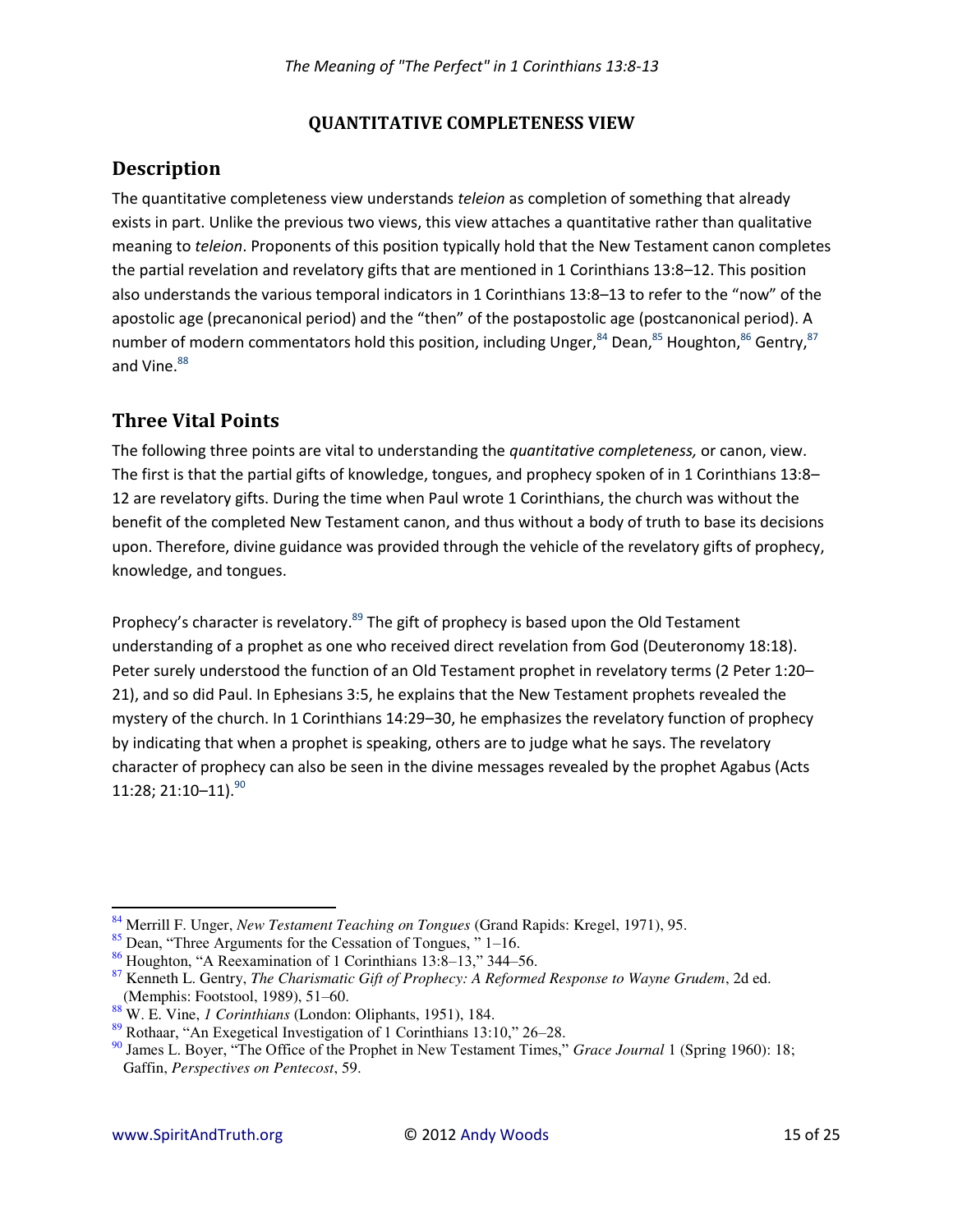#### *The Meaning of "The Perfect" in 1 Corinthians 13:8-13*

The revelatory nature of the gift of knowledge can also be demonstrated by virtue of the fact that it is enumerated in 1 Corinthians 13:8–12 alongside prophecy.<sup>91</sup> Paul places *gnosis* beside *mysteria* in 1 Corinthians 13:2 and between *apokalypsis* and *profēteia* in 1 Corinthians 14:6, thus investing the term with "the significance of supernatural mystical knowledge.<sup>"92</sup> Thus, "the gift of knowledge apparently involved unusual spiritual insight, including the supernatural guidance of the Holy Spirit, in determining the proper solution for the many practical problems which arose in the early church.<sup>193</sup> The revelatory aspect of tongues can be seen in that Paul requires an interpreter, so that the speaker's message can be shared with the assembly (1 Corinthians 14:26–27). Thus, tongues, like prophecy and knowledge, seemed to entail receiving direct messages from God.<sup>94</sup>

The second point is that revelations provided to the early church by these revelatory gifts were designed to be only partial and were intended to be superseded by something more comprehensive. This explains why Paul consistently uses the phrase *in part* (*ek merous*) when referring to the gifts of prophecy, knowledge, and tongues (1 Corinthians 13:9, 10, 12). Gentry properly describes the partial revelations these gifts provided to the early church:

*1 Corinthians 13:9 speaks of these revelatory gifts as piecemeal. They are, by the very nature of the case, fragmented and incomplete revelations: "We know in part, (ek merous), and we prophesy in part (ek merous).*<sup>*"*</sup> The idea expressed here is simply this: *During the age between Pentecost and the completion of the canon, God gifted a variety of believers in various churches with these revelatory gifts. But during that age those gifts were sporadic in that they gave a revelation here and one there, an epistle here, a gospel there, but did not weave a total, complete New Testament revelatory picture to*  any one hearer or church. The various prophetic revelations offered at best partial *insight into the will of God for the Church...*<sup>95</sup>

As Hodge explains, "the revelations granted to the prophets imparted glimpses of the mysteries of God. $^{\prime\prime96}$ 

The following is the third point that must be understood: if what is *in part* (*ek merous*) refers to the partial revelations brought to the early church through these revelatory gifts, then *teleion*, which stands in antithesis to *ek merous*, must refer to the New Testament canon, which completed and superseded the partial revelations. A completed New Testament canon would render piecemeal revelation obsolete by providing a complete picture of the mystery nature of the church and God's

l

<sup>91</sup> Rothaar, "An Exegetical Investigation of 1 Corinthians 13:10," 28–29.

<sup>92</sup> BDAG, s.v. *gnōsis*.

<sup>&</sup>lt;sup>93</sup> Smith, "Biblical Conclusions Concerning Tongues," 406.

<sup>94</sup> Gaffin, *Perspectives on Pentecost*, 78.

<sup>95</sup> Gentry, *The Charismatic Gift of Prophecy: A Reformed Response to Wayne Grudem*, 53.

<sup>96</sup> Charles Hodge, *The First Epistle to the Corinthians* (Grand Rapids: Eerdmans, 1950), 272.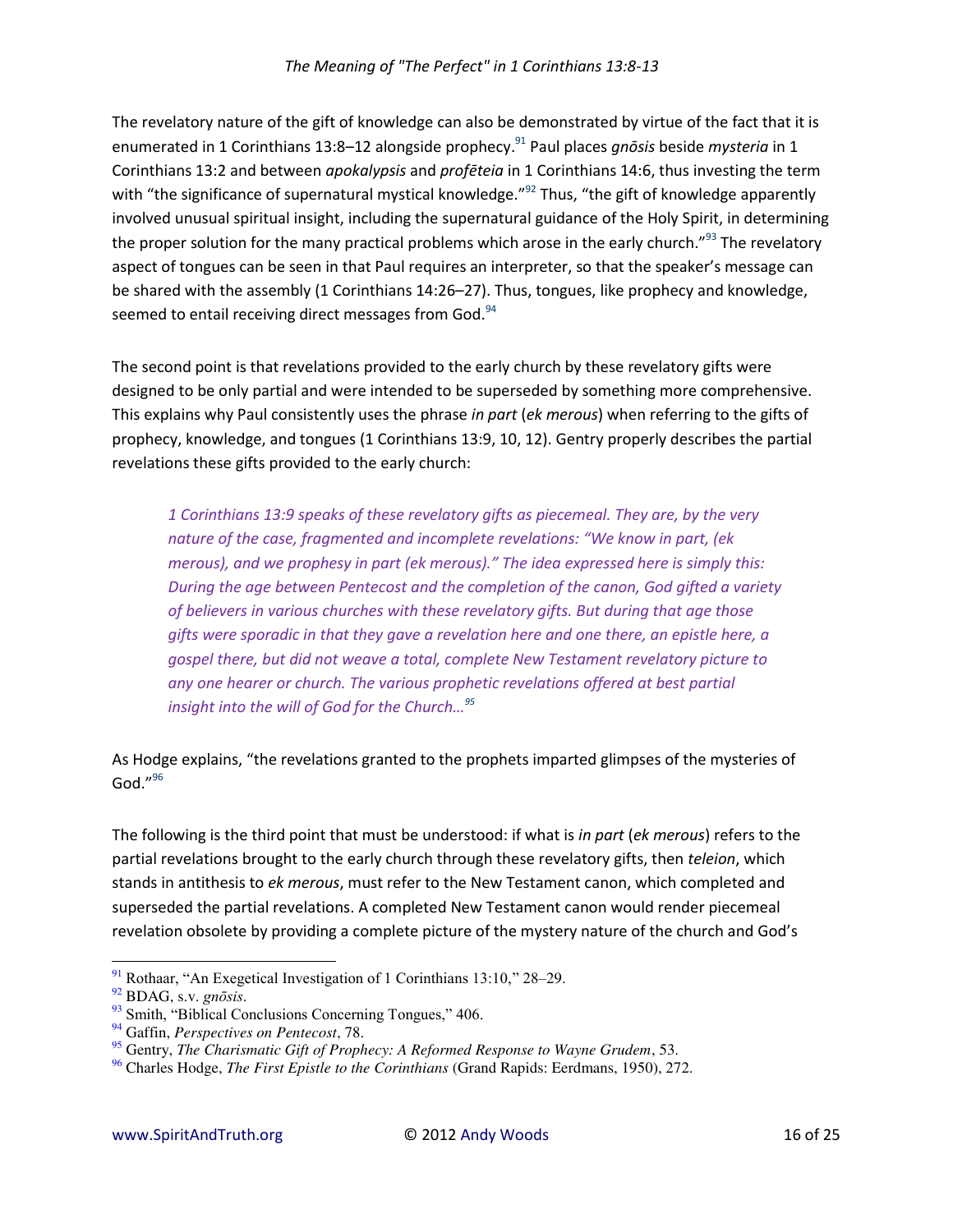program for the ages and thereby equipping the saints for every good work (2 Timothy 3:17). Gentry explains:

It is difficult to miss the antithetic parallel between the "partial" thing and the "perfect" ("complete, mature, full") thing. Since the partial speaks of prophecy and other modes of revelational insight (v. 8), then it would seem that the "perfect," which would supplant these, represents the perfect and final New Testament Scripture (Jms. 1:22). This is due to the fact that modes of revelation are being purposely contrasted. Thus, it makes the man of God adequately equipped to all the tasks before him (2 Tim 3:16-17). In other words, there is coming a time when will occur the completion of the revelatory process of God. $97$ 

Houghton similarly notes, "Is it possible to determine the nature of the partial gifts of prophecy, tongues, and knowledge? Yes. The answer is that they are revelational in quality. Since this is so, then 'the perfect' must also be revelational."<sup>98</sup> Smith likewise observes, "That which is complete' should logically be of the same kind as 'that which is partial' and is therefore most naturally understood as a reference to the completion of revelation for the Church Age."<sup>99</sup>

# **Advantages of the Completed Canon View**

Understanding teleion as a reference to the completed canon has several advantages. First, the meaning "complete," or "whole," is well attested in Paul's writings.<sup>100</sup> Second, the adjective teleion is used elsewhere in the New Testament to describe God's Word (James 1:25).<sup>101</sup> Third, and most importantly, the canon view does not pit a quantitative concept (ek merous) against a qualitative concept, as do the ideal and maturity views. It allows both expressions to be understood quantitatively. In other, words, the concept of "complete" is a natural antithesis to the concept of "in part." Thus, the idea of completed Scripture furnishes the best antithesis to the partial revelations given through the gifts of knowledge, prophecy, and tongues, because both expressions are taken in a quantitative sense.

# **Contextual Relationships**

How then does the quantitative completeness view handle the illustrations of verses 11 and 12? Dean explains the adult-child analogy in verse 11:

 $\frac{97}{97}$  Gentry, The Charismatic Gift of Prophecy: A Reformed Response to Wayne Grudem, 54.

<sup>&</sup>lt;sup>98</sup> Houghton, "A Reexamination of 1 Corinthians 13:8-13," 350.

 $99$  Charles R. Smith, *Tongues in Biblical Perspective* (Winona Lake, IN: BMH, 1972), 75.

 $100$  Delling, 75-77.

<sup>&</sup>lt;sup>101</sup> That Paul was aware of this usage of *teleion* seems likely because of the early date typically associated with the composition of the Book of James.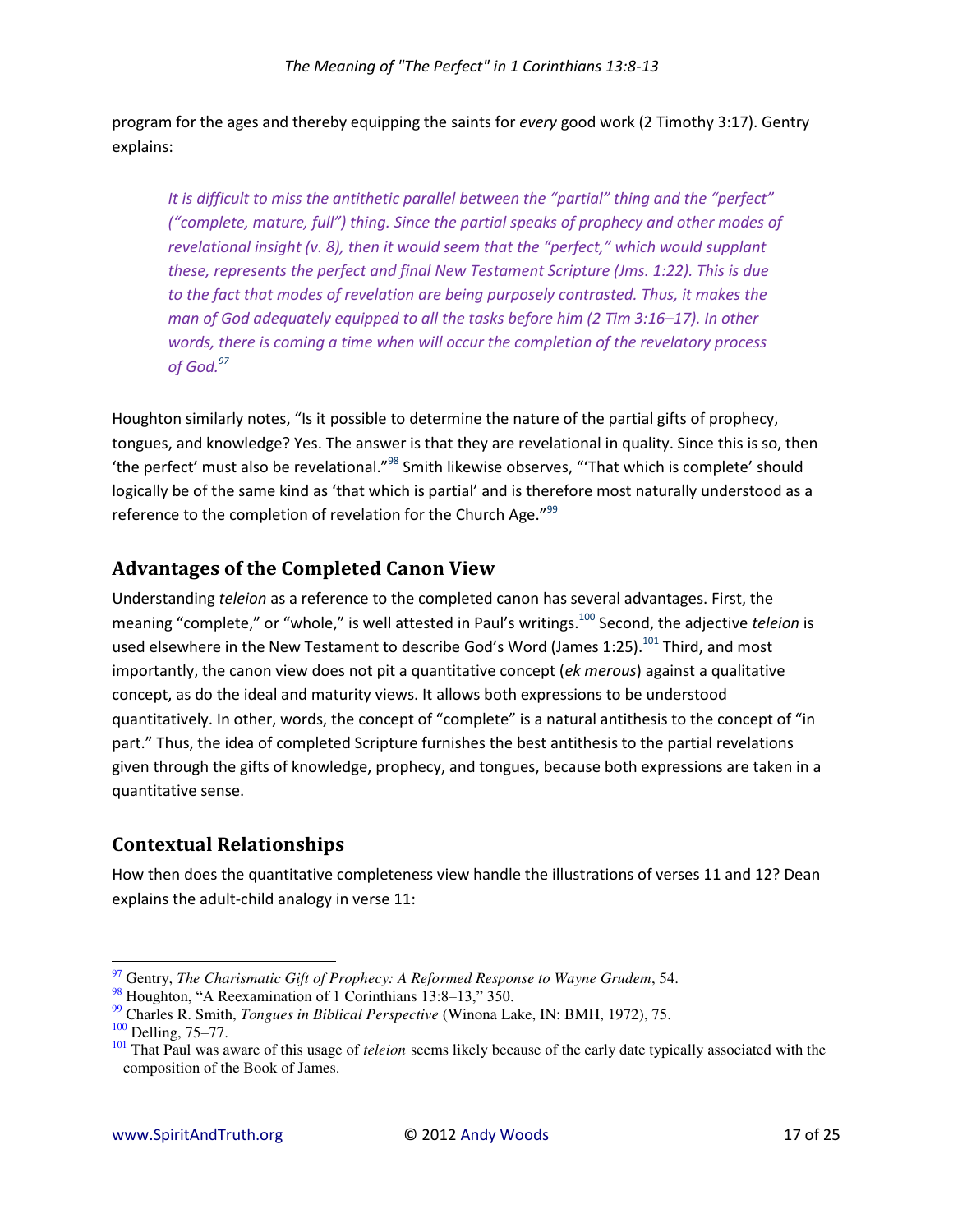[T]he child represents the incomplete knowledge available to the infant, precanon church. Just as a child has inadequate knowledge to live as a mature adult, so the precanon church lacked a sufficient canon and doctrine to lead the spiritual life of the new Church Age. An adult reaches maturity when he is complete with the knowledge and skills necessary for life. So, too the post canon church has the completed canon of Scripture which is sufficient for every need, every problem, every difficulty in life. Through the learning of the doctrines of the Word under the filling of the Holy Spirit the believer is able to pursue spiritual maturity.<sup>102</sup>

Gentry observes the purposeful parallel between the three conditions representative of incompleteness in verse 8 (prophecy, tongues, and knowledge) and the three conditions representative of childhood in verse 11 (speaking, understanding, and thinking as a child). Thus, tongues are the equivalent of speaking as a child, knowledge is the equivalent of understanding as a child, and prophecy is the equivalent of reasoning as a child. Gentry goes on to offer the following explanation of the analogy:

When Paul was in his childhood, he thought as a child was expected to think. But when he became a mature man, he naturally put away childish thought modes. Similarly, when the church was in her infancy, she operated by means of bit by bit piecemeal revelation. But when she grew older, she operated by means of finalized Scripture. Thus, tongues were related to the Church in her infancy stage (cp. 1 Cor. 14:19, 20).<sup>103</sup>

Although some versions translate esoptrou in 13:12 as "dark glass," most translate the word as "mirror." This translation is preferable because in James 1:23, the only other New Testament passage where esoptron is used, the context is clearly referring to a mirror.<sup>104</sup> Thus, Paul compares piecemeal revelation to looking into a dim mirror and the completed canon to looking into a clear mirror. The mirror analogy is something the Corinthians would have understood well. According to Fee, "Corinth was famous as the producer of some of the finest bronze mirrors in antiquity."105 "But even the best mirrors reflected images imperfectly."106

 $102$  Dean, "Three Arguments for the Cessation of Tongues," 9.

<sup>&</sup>lt;sup>103</sup> Gentry, The Charismatic Gift of Prophecy: A Reformed Response to Wayne Grudem, 55.

<sup>&</sup>lt;sup>104</sup> Houghton, "A Reexamination of 1 Corinthians 13:8-13," 350-51. Understanding *esoptron* in 1 Corinthians 13:12 on the basis of its use in James 1:23 does not constitute the previously described hermeneutical error known as "illegitimate totality transfer." This hermeneutical error arises only when the meaning of an identical word as used in a foreign context is transferred into a context that is incapable of supporting the meaning that the word had in its foreign context. Here, however, "mirror" works both in the context of 1 Corinthians 13:12 and James 1:23.

<sup>&</sup>lt;sup>105</sup> Fee, *The First Epistle to the Corinthians*, 647–48.

<sup>&</sup>lt;sup>106</sup> Craig S. Keener, *The IVP Bible Background Commentary: New Testament* (Grove, IL: Inter Varsity Press, 1993), 480.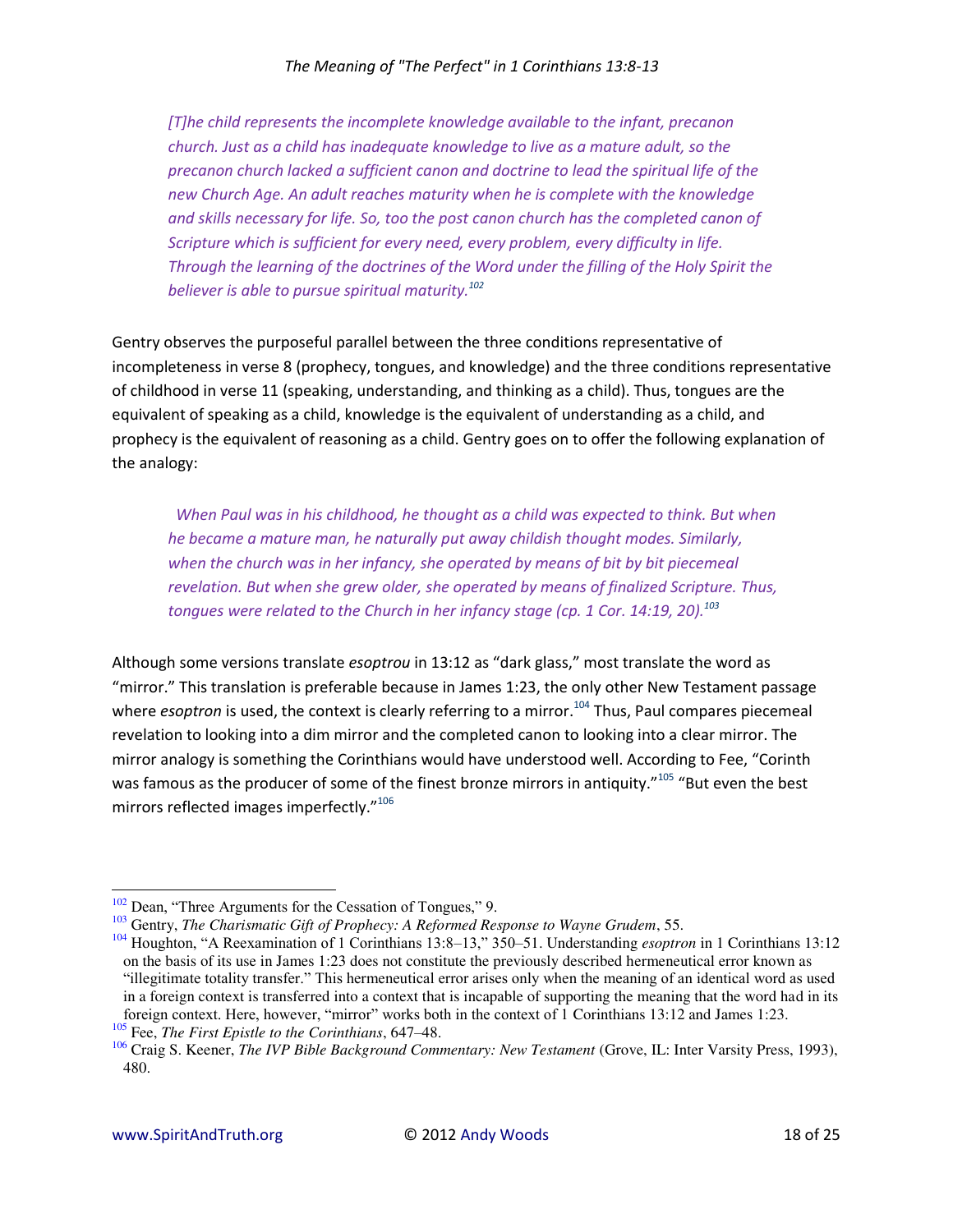Paul's point was that looking into partial, piecemeal revelation was equivalent to looking into an imperfect mirror in that the viewer got only a partial picture of himself. However, after the completion of the New Testament canon, the viewer could look into a perfect mirror, and thus have the capacity to see himself as God saw him. Thus, face to face refers to the believer's capacity to see himself clearly through the vehicle of a perfect mirror or the completed canon. According to Gentry

Paul here seems to be teaching the Corinthians that now (in their situation before the completion of the New Testament canon) they were limited to sporadic, inspired insight into the authoritative will of God. They simply not did know all God was going to reveal yet. They were, as it were, looking in a dim mirror. But when they finally have before them all the New Testament Scriptures, then they shall be able to fully see all they need to know, they will be able to see themselves just as they are in the sight of God.<sup>107</sup>

Interpreting the phrases *mirror* and *face to face* in this way is preferable because, as mentioned above, the only other place where *esoptron* ("mirror") is used in the New Testament is in James 1:23. There the context deals with the capacity of God's Word to provide the reader with a standard for honest self-assessment. This interpretation is also preferable because of the Scripture's function of making man aware of his own sinfulness so he will see his need for justification and sanctification (Romans 5:20; 7:7; Galatians 3:24; 2 Timothy 3:16; James 1:23-25).

The completed canon then gives the believer the capacity to know fully (1 Corinthians 13:12b). **According to Dean:** 

Paul envisioned a time, yet future when believers would have the entire realm of mystery doctrine to objectively know themselves as never before and be spiritually selfsustaining. Only God has a complete knowledge of the believer and only with a complete canon can the believer have sufficient, objective knowledge of himself. Through learning and applying doctrine from the completed and sufficient Scripture a mirror is constructed in his soul. This mirror of truth enables the believer to accurately and objectively evaluate his own life and circumstances from the divine viewpoint. Prior to the completed canon the believer could only have an incomplete understanding of who he is and what he possesses as a member of the royal family of God, and all the vast assets that God has provided for him. It is the completed Word of God that provides this sufficient, perspicuous understanding of ourselves as we truly are. Prior to the revelation

<sup>&</sup>lt;sup>107</sup> Gentry, The Charismatic Gift of Prophecy: A Reformed Response to Wayne Grudem, 55-56.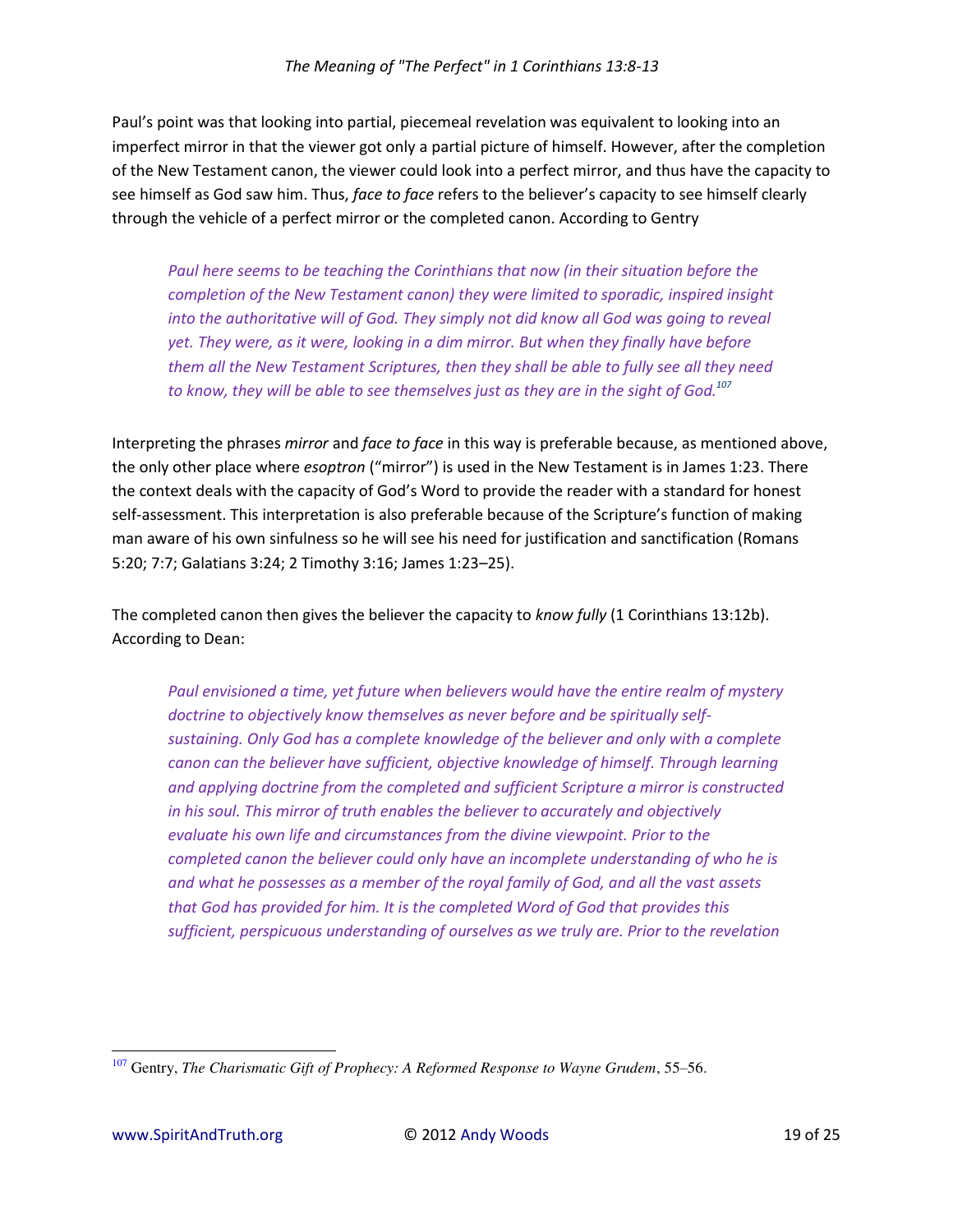of the mystery doctrine the believer looked into the mirror of God's Word dimly and saw a riddle, due to incomplete revelation.<sup>108</sup>

#### Houghton similarly notes:

Because believers today possess complete revelation, they are able to understand what God's Word teaches about themselves, their potential, their limitations, and the means that God has made available for them to obtain victory over sin in a clear and detailed manner that was not possible before the completion of the canon. The Scriptures equip a believer for every good work by being profitable for teaching, reproving, correcting, and training (2 Tim  $3:16-17$ ).<sup>109</sup>

Gentry likewise posits that some of the blindness of the early church may have been attributable to the lack of a completed canon. Lack of the entire realm of mystery doctrine may explain the church's reluctance to separate itself from Judaism, as well as its pride and racism during the apostolic era (Acts 10-11; 15; Galatians).  $^{110}$ 

The canon view understands the first part of verse 13 as describing the continuation of faith, hope, and love into the postcanon age after the cessation of the revelatory gifts. The "now" (nuni) at the beginning of verse 13 is unlike the "now" (arti) at the beginning of verse  $12.^{111}$  Although nuni and arti often overlap, "in passages where both occur together, *arti* has a more immediate sense."<sup>112</sup> Such immediacy seems to be the case in verse 12, where Paul contrasts the "now" of the precanon era with the "then" of the postcanon era.<sup>113</sup> However, the *nun* in verse 13 "is broader, indicating the present age, the postcanon Church Age."<sup>114</sup> Nun is frequently used to depict the period of time between the two comings of Christ.<sup>115</sup> The canon view understands the second part of verse 13 as describing the continuation of love despite the cessation of faith (2 Corinthians 5:7-8) and hope (Romans 8:24) following the Second Advent. If the quantitative completeness view is correct, then 1 Corinthians 13:8-13 teaches that the revelatory gifts of prophecy, tongues, and knowledge passed away with the completion of the New Testament canon.<sup>116</sup>

 $108$  Dean, Three Arguments for the Cessation of Tongues, 11.

 $109$  Houghton, "A Reexamination of 1 Corinthians 13:8–13," 353.

 $110$  Gentry, The Charismatic Gift of Prophecy: A Reformed Response to Wayne Grudem, 56, n. 5.

<sup>&</sup>lt;sup>111</sup> Dean, "Three Arguments for the Cessation of Tongues," 11.

<sup>&</sup>lt;sup>112</sup> Ibid., 10; See also G. Stählin, "Nyn (arti)," in Theological Dictionary of the New Testament, ed. G. Kittel, trans. G.W. Bromiley (Grand Rapids: Eerdmans, 1967), 4:1107, n. 8.

<sup>&</sup>lt;sup>113</sup> Dean, "Three Arguments for the Cessation of Tongues," 10.

 $114$  Ibid., 11.

<sup>&</sup>lt;sup>115</sup> Ibid., 11, n. 19; Stählin, 1111.

<sup>&</sup>lt;sup>116</sup> It is possible that one's interpretation of *teleion* in 1 Cor. 13:8–13 has little bearing on when tongues passed away. See appendix.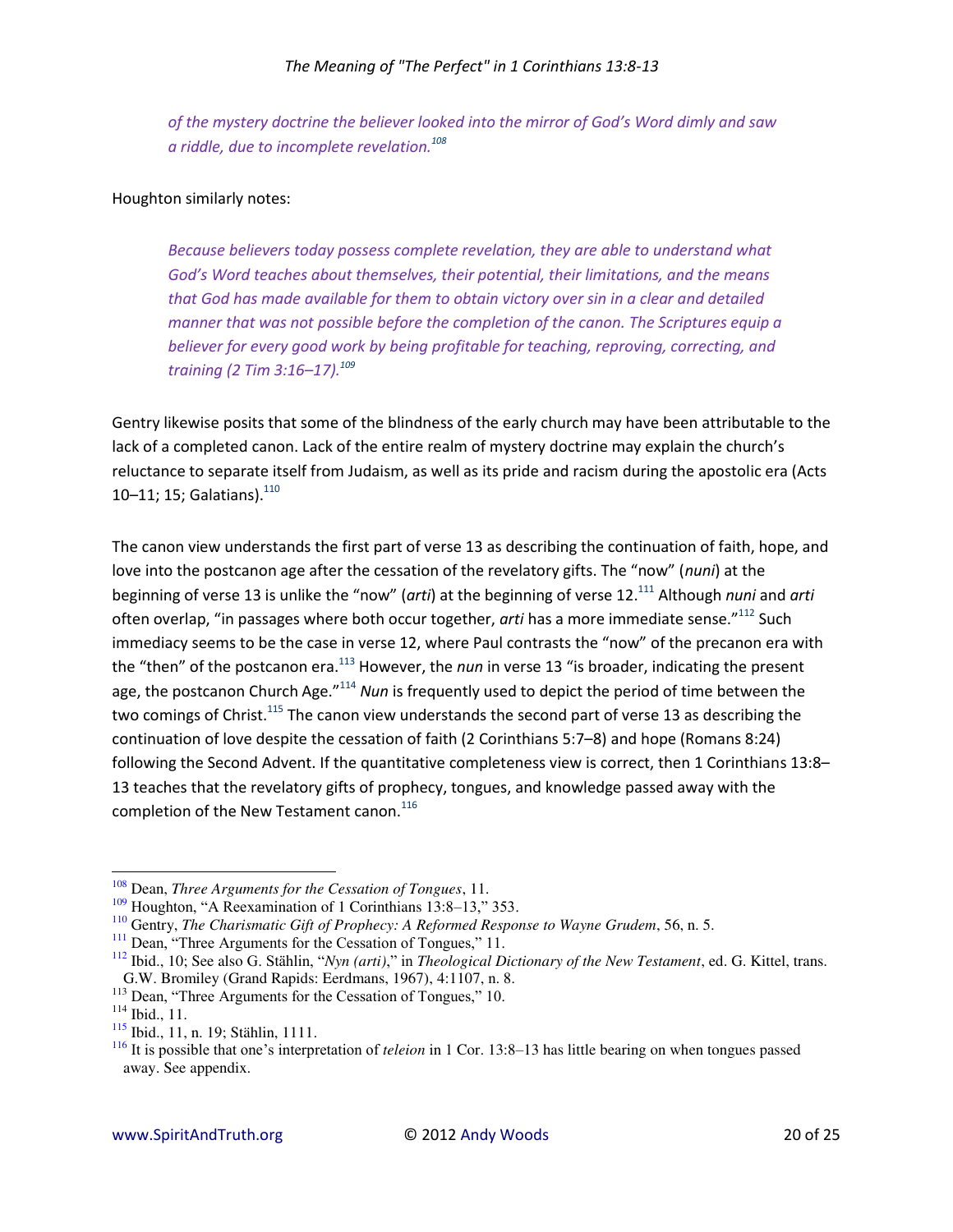## **Potential Weaknesses**

The quantitative completeness, or canon, view is not without its criticisms. However, most of the objections raised against it are answerable. The criticism can be divided into the following two categories: criticisms related to the interpretation of 1 Corinthians 13:8-13 and criticisms of cessationism in general. The criticisms regarding the interpretation of 1 Corinthians 13:8-13 will be handled first.

### **Face to Face**

One criticism is that the phrase face to face refers to the events surrounding the Parousia because such language must refer to the believer's direct fellowship with God. However, it is interesting to note, "verse 12 does not speak of seeing God face to face."<sup>117</sup> Gentry observes, "We should note that Grudem's argument has to read 'God' into the reference: So when Paul says, 'But then [we shall see] face to face,' he clearly means, 'Then we shall see God face to face.""<sup>118</sup> Moreover, although the faceto-face motif is sometimes used in the Old Testament to refer to fellowship with God,<sup>119</sup> it is also used of revelation from God.

For example, in Numbers 12:6-8, the face-to-face language does not emphasize God's fellowship with Moses but rather God's revelation to Moses. Similarly, 1 Corinthians 13:12 is emphasizing God's revelation to the believer rather than God's eschatological fellowship with the believer.<sup>120</sup> Such revelation from God was made available to the church through the completed New Testament canon. Furthermore, the phrase face to face in 1 Corinthians 13:12 cannot refer to seeing God without damaging the mirror analogy, since a person looks at the reflection of himself in a mirror rather than at someone else or at God.<sup>121</sup> Thus, *face to face* in 1 Corinthians 13:12 refers to a person seeing his own reflection rather than to fellowship with God. As mentioned earlier, the only other place where esoptron ("mirror") is used in the New Testament is in James 1:23, where the context deals with the capacity of God's Word to provide the reader with a standard for honest self-assessment.

#### **Knowing As Known**

A second criticism is that it seems presumptuous to interpret the phrase but then I shall know just as I also am known in 1 Corinthians 13:12b as believers knowing themselves through God's Word just as God knows them. Such comprehensive knowledge seems unattainable this side of eternity. This dilemma has caused numerous interpreters to shy away from the canon view. For example, Rothaar observes, "It is pointed out that even today with a completed canon of Scripture we do not know fully.

 $117$  Thomas, "A Revisit: An Exegetical Update," 216.

 $118$  Gentry, The Charismatic Gift of Prophecy: A Reformed Response to Wayne Grudem, 57.

 $119$  These were mentioned earlier in discussion of the strengths of the ideal view. See Grudem, Systematic Theology, 1033, n. 24.

<sup>&</sup>lt;sup>120</sup> Houghton, "A Reexamination of 1 Corinthians 13:8-13," 352.

 $121$  Dean, Three Arguments for the Cessation of Tongues, 10.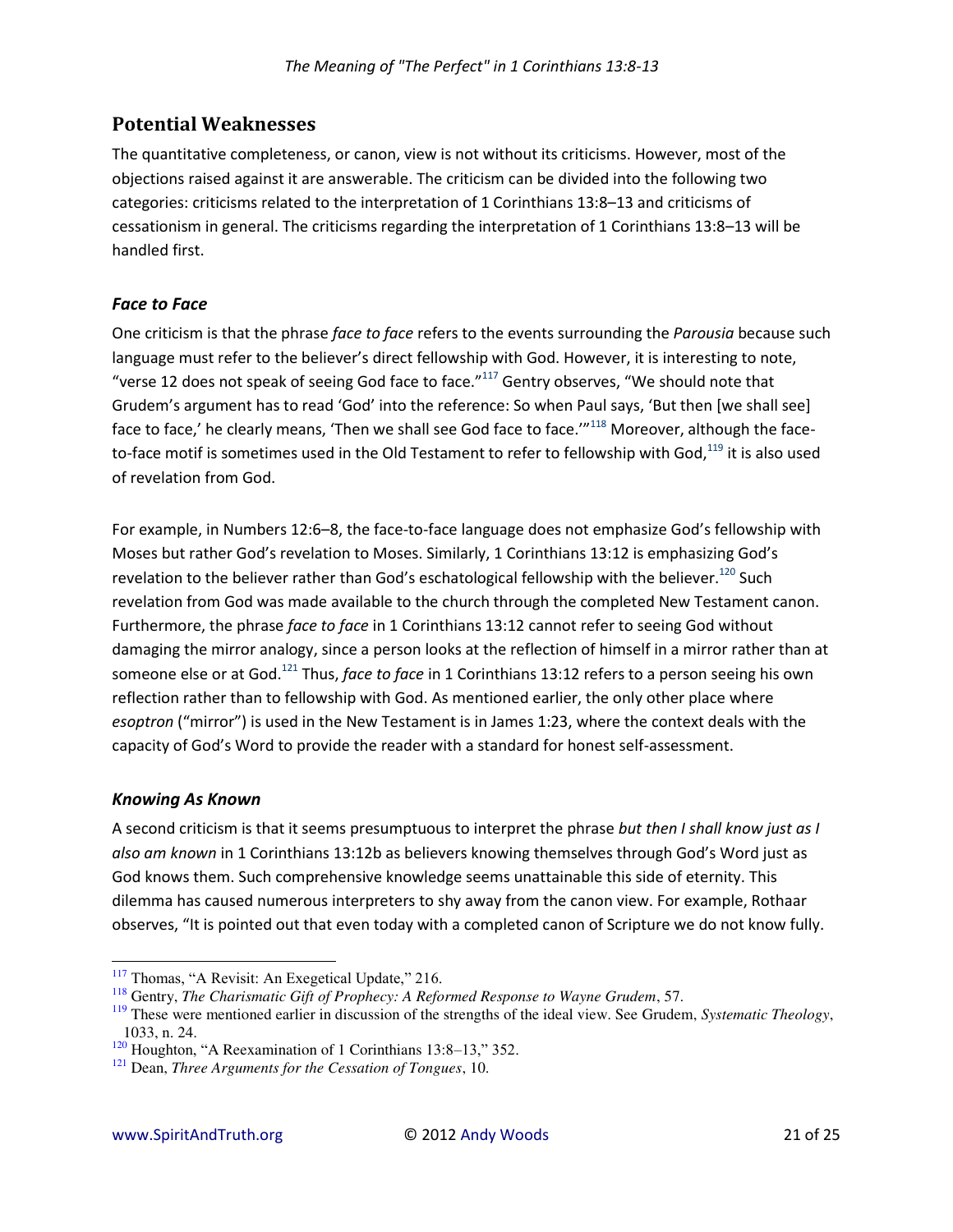If we did, we would not be faced with the problem of interpreting the Scriptures as we are today. $122$  D. Martyn Lloyd Jones apparently rejects the canon view for the same reason. He observes:

It means that you and I, who have the Scriptures open before us, know much more than the apostle Paul of God's truth ....It means that we are altogether superior . . . even to the apostles themselves, including the apostle Paul! It means that we are now in a position which . . . 'we know, even as also we are known' by God . . . indeed, there is only one word to describe such a view, it is nonsense.<sup>123</sup>

#### Houghton's response is appropriate:

However, the problem does not go away if these words are interpreted eschatologically. In eternity, will believers really know fully just as they have been full known? The answer to this question seems to be, "Yes, but only in some limited qualified sense." If that answer is acceptable for the eschatological interpretation, then it ought to be acceptable for this writer's "completed canon" view as well.<sup>124</sup>

Those who doubt that the type of knowledge spoken of in 1 Corinthians 13:12b is attainable this side of eternity forget that Paul in the same book also promises believers the illuminating ministry of the Holy Spirit, who would search and disclose to them all the deep things of God (1 Corinthians 2:9–15).

#### A Completed Canon in Paul's Mind?

A third criticism is that to discuss the completed canon in light of 1 Corinthians 13 is to force Paul to address a subject that was not in his mind at the time of writing.<sup>125</sup> However, the notion of a completed New Testament canon would not have been foreign to Paul. Although he expected Christ's imminent return, he also knew of the possibility that Christ's return might be in the distant future and, therefore, church-age believers would need a completed record similar to the one Old Testament believers possessed. Moreover, Paul indicates a sensitivity of a finite collection of New Testament writings when he speaks of guarding what has been committed to Timothy's trust (1 Timothy 6:20; 1 Timothy 1:12, 14) and of his longing for the parchments (2 Timothy 4:13). Peter also indicated a similar awareness of a limited collection of New Testament writings (2 Peter 3:15). <sup>126</sup>

 $122$  Rothaar, "An Exegetical Investigation of 1 Corinthians 13:10," 37.

<sup>&</sup>lt;sup>123</sup> D. Martyn Lloyd Jones, Prove All Things, ed. Christopher Catherwood (Eastbourne, England: Kingsway, 1985),  $32 - 33.$ 

 $124$  Houghton, "A Reexamination of 1 Corinthians 13:8-13," 353-54, n. 27.

<sup>&</sup>lt;sup>125</sup> Rothaar, "An Exegetical Investigation of 1 Corinthians 13:10," 47-48.

 $126$  Dean, "Three Arguments for the Cessation of Tongues, " 5.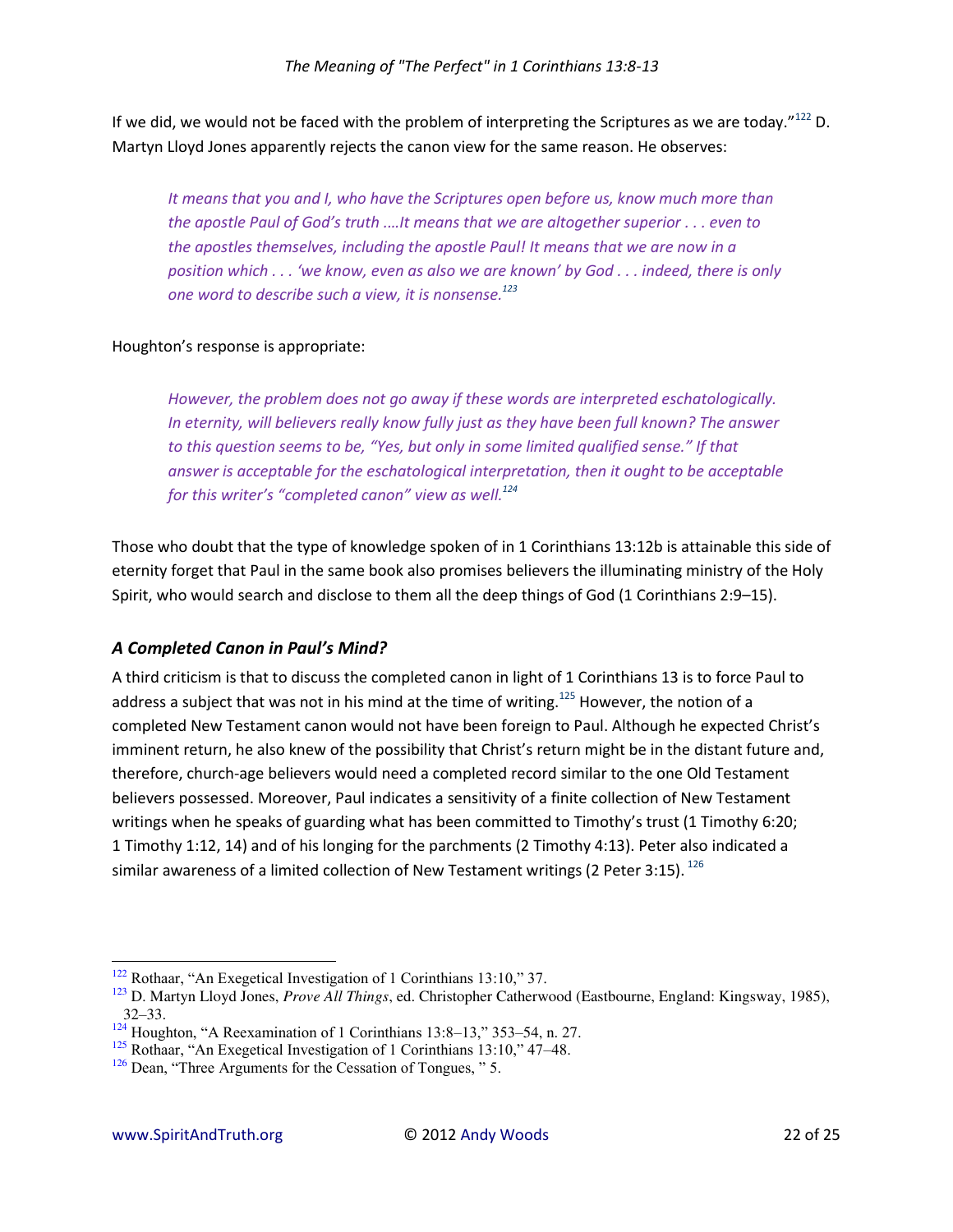### *Alleged Problems with Cessationism*

Others have challenged the canon view on the basis of a supposed lack of theological viability of cessationism in general. These criticisms could be leveled at both the canon and maturity views, since the logical corollary of both is the cessation of the confirmatory and revelatory gifts after the coming of *the perfect*. The first criticism is that if the revelatory gifts of prophecy and knowledge have ceased, then why does Joel 2:28–32 and Revelation 11 speak of the future operation of the gift of prophecy? Joel 2:28–32 depicts prophesying in the tribulation and millennium, and Revelation 11 describes the two witnesses prophesying during the tribulation period. Furthermore, the Old Testament speaks of knowledge filling the earth during the kingdom age (Isaiah 11:9).<sup>127</sup>

However, this criticism fails to take into consideration God's separate programs for the church and Israel. The cessation of the revelatory gifts in 1 Corinthians 13 is set in the context of God's program for the church. The operation of knowledge and prophecy in Isaiah 11, Joel 2, and Revelation 11 is set in the context of God's purposes for national Israel. Thus, the cessation of the gifts of prophecy and knowledge pertains explicitly to the church age. According to Miller, there is not a single New Testament instance where *charisma* or *pneumatikos* is used outside of the context of the church age. $128$ 

The second criticism is that if prophecy and knowledge have already ceased, the church would be "without the benefit of two of the most important gifts for proclaiming, interpreting, and understanding Scripture.<sup>n129</sup> However, those who put forth this objection fail to consider the fact that the gift of teaching continues throughout the church age independently of the cessation of the revelatory gifts of knowledge and prophecy. Thus, the cessation of the revelatory gifts of knowledge and prophecy does not leave the church without the enablement for understanding and proclaiming divine truth throughout the present age because these abilities are presumably associated with the continuing gift of teaching.

The third criticism is that cessationism "puts God in a box" by specifying what He can and cannot do. However, the question is not, Can God still reveal truths through tongues, knowledge, and prophecy? but rather, What has God revealed in Scripture concerning the purpose and limitations of these gifts?<sup>130</sup> In other words, the issue is not whether God can or cannot do something but rather whether He has revealed that such miraculous activity is to be normative in the current age. By way of comparison, it is possible for God to save people by works. However, salvation is not by works because God has revealed that His plan of salvation is by faith alone (Ephesians 2:8–9). Thus, saying that God cannot save people by works is not "putting God in a box" but rather expressing confidence in God's

 $\overline{a}$ 

<sup>127</sup> MacArthur, *1 Corinthians*, 364–65.

<sup>&</sup>lt;sup>128</sup> David F. Miller, "Concerning Spiritual Gifts" (Ph.D. diss, Grace Theological Seminary, 1977), 136.

<sup>129</sup> MacArthur, *1 Corinthians*, 364.

<sup>&</sup>lt;sup>130</sup> Dean, "Three Arguments for the Cessation of Tongues," 1.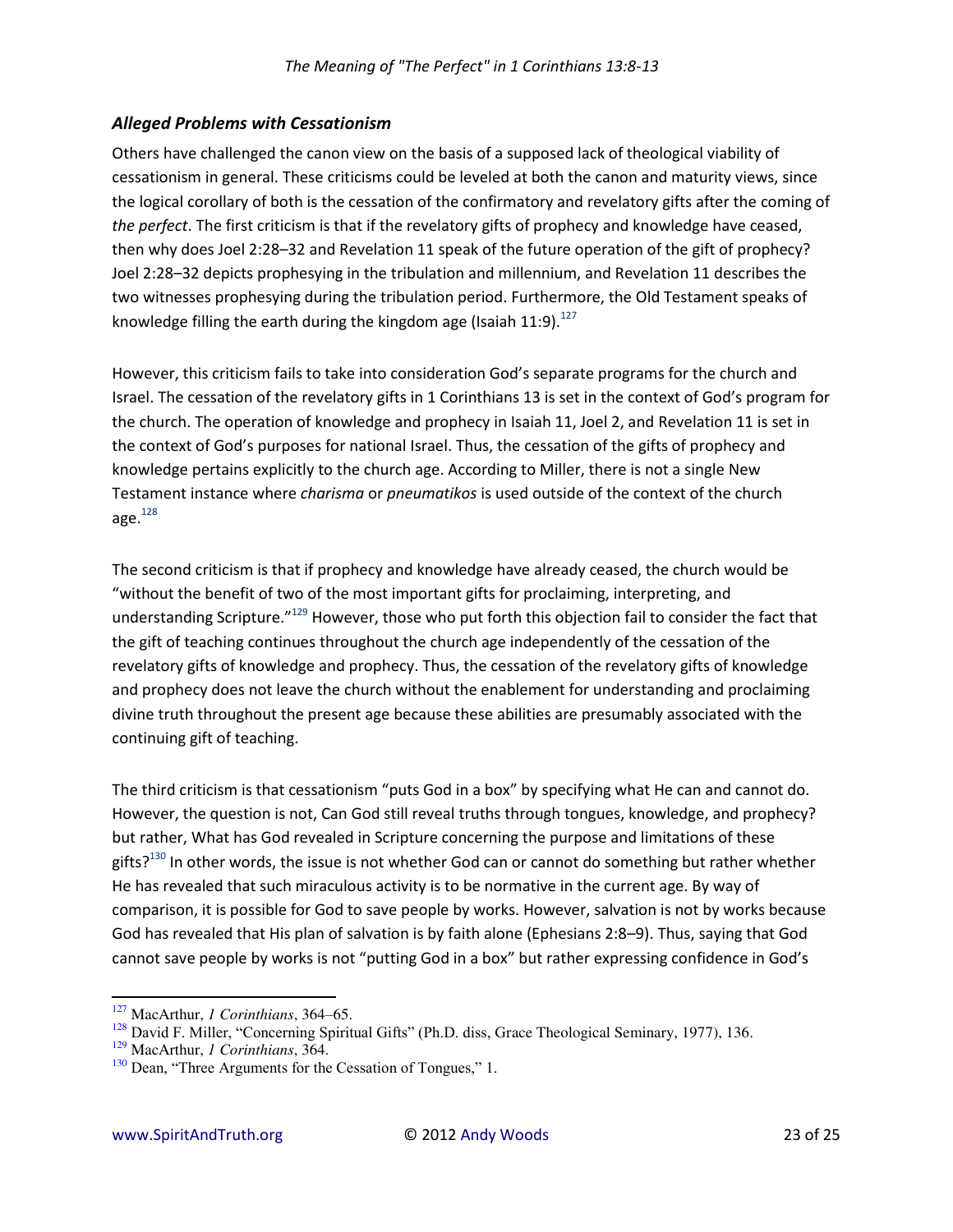willingness to abide by the limitations that He has established and revealed. The real issue is God's revealed will rather than His ability.

The fourth criticism is that cessationists are anti-supernaturalists.<sup>131</sup> However, saying that God does not perform certain miracles today does not make one an anti-supernaturalist. One can be a cessationist and still believe in the divine involvement in human affairs, the reality of biblical miracles, God's ability to direct the course of human history, as well as His ability to heal whom He wishes directly rather than indirectly through those possessing the gift of healing.<sup>132</sup> Thus, the belief that the confirmatory and revelatory gifts have ceased is not a carte blanche denial of all divine miraculous activity.

The fifth criticism is that cessationism is not tenable because church history demonstrates the continuation of the sign gifts. Pentecostal writer Don Stewart furnishes historical evidence of various church fathers such as Irenaeus (A.D. 130-200), Novation (A.D. 257), Tertullian (A.D. 160-200), and Augustine<sup>133</sup> testifying to the existence of the sign gifts long after the canon had closed in A.D. 96. However, it should be noted that this is a historical argument rather than an exegetical one. Historical arguments are subject to interpretation, as evidenced by others scholars who have observed that certain gifts ceased not long after the close of the apostolic age.<sup>134</sup> Furthermore, experiential arguments are never conclusive verification of divine activity, since it is always possible for miracles to emanate from sources other than God. Scripture is replete with examples of satanically energized and non-divinely authored miracles (Exodus 7:10-13; Deuteronomy 13:1-3; 1 Samuel 28:7; Matthew 7:21-23; 24:24; Acts 8:9-12; Galatians 1:6-9; 2 Thessalonians 2:9; Revelation 13:13; 16:12-14).

#### **CONCLUSION**

Of the three dominant interpretations of to teleion ("the perfect"), the canon view best fits the immediate context of 1 Corinthians 13:8-10. Unlike the other views, it does not pit a quantitative concept against a qualitative one but rather allows two quantitative concepts to live in natural harmony and symmetry with one another. The semantic range of to teleion includes the notion of scriptural revelation (James 1:25), which provides a suitable antithesis to the incomplete revelation provided by prophecy, knowledge, and tongues. Moreover, the canon view fits well with the material that follows in verses 11-13 and the criticisms raised against the canon view in particular and cessationism in general are answerable. In comparison with the weaknesses of the *ideal* and *maturity* 

<sup>&</sup>lt;sup>131</sup>Some claim that the cessationist position is limited to dispensationalism. However, in recent church history, some of the most vociferous critics of Pentecostalism were Reformed theologians such as B. B. Warfield. See Dean, "Three Arguments for the Cessation of Tongues," 2. Interestingly, in a recent work on the subject of cessationism versus continuationism, it is covenant theologian Richard Gaffin who argues the cessationist position (see Gaffin,

<sup>&</sup>quot;A Cessationist View," 25–64). Among other reformed cessationists are Gentry and Robert Reymond.

<sup>&</sup>lt;sup>132</sup> Dean, "Three Arguments for the Cessation of Tongues," 1.

<sup>&</sup>lt;sup>133</sup> Don Stewart, What Everyone Needs to Know About the Holy Spirit, Basic Bible Studies (Orange, CA: Dart, n.d.), 174-76.

<sup>&</sup>lt;sup>134</sup> Philip Schaff, *History of the Christian Church*, 3d ed., vol. 1 (Grand Rapids: Eerdmans, 1910), 1:236–37.